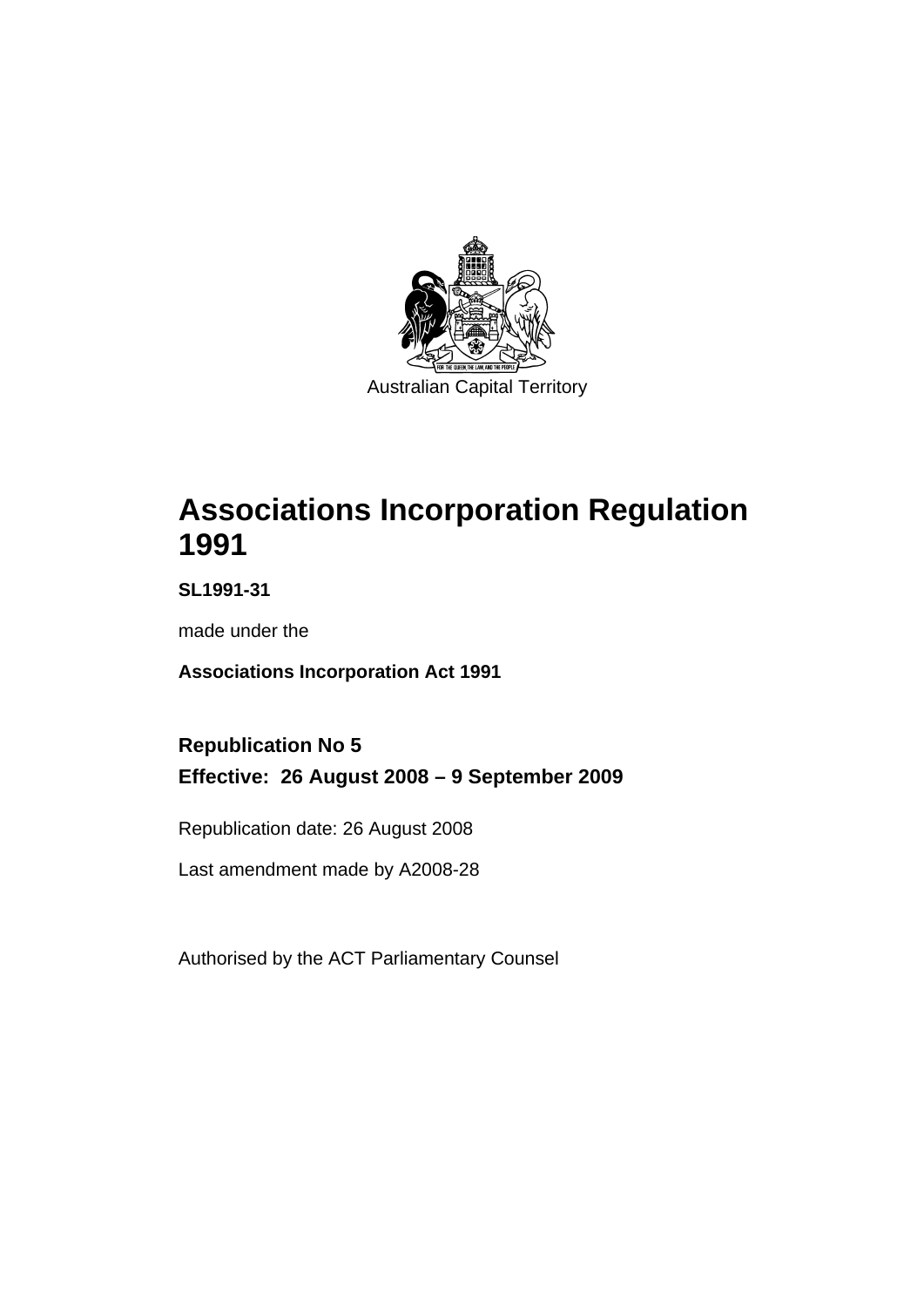#### **About this republication**

#### **The republished law**

This is a republication of the *Associations Incorporation Regulation 1991*, made under the *[Associations Incorporation Act 1991](#page-6-0)* (including any amendment made under the *Legislation Act 2001*, part 11.3 (Editorial changes)) as in force on 26 August 2008*.* It also includes any amendment, repeal or expiry affecting the republished law to 26 August 2008.

The legislation history and amendment history of the republished law are set out in endnotes 3 and 4.

#### **Kinds of republications**

The Parliamentary Counsel's Office prepares 2 kinds of republications of ACT laws (see the ACT legislation register at www.legislation.act.gov.au):

- authorised republications to which the *Legislation Act 2001* applies
- unauthorised republications.

The status of this republication appears on the bottom of each page.

#### **Editorial changes**

The *Legislation Act 2001*, part 11.3 authorises the Parliamentary Counsel to make editorial amendments and other changes of a formal nature when preparing a law for republication. Editorial changes do not change the effect of the law, but have effect as if they had been made by an Act commencing on the republication date (see *Legislation Act 2001*, s 115 and s 117). The changes are made if the Parliamentary Counsel considers they are desirable to bring the law into line, or more closely into line, with current legislative drafting practice.

This republication does not include amendments made under part 11.3 (see endnote 1).

#### **Uncommenced provisions and amendments**

If a provision of the republished law has not commenced or is affected by an uncommenced amendment, the symbol  $\mathbf{U}$  appears immediately before the provision heading. The text of the uncommenced provision or amendment appears only in the last endnote.

#### **Modifications**

If a provision of the republished law is affected by a current modification, the symbol  $\mathbf{M}$ appears immediately before the provision heading. The text of the modifying provision appears in the endnotes. For the legal status of modifications, see *Legislation Act 2001*, section 95.

#### **Penalties**

The value of a penalty unit for an offence against this republished law at the republication date is—

- (a) if the person charged is an individual—\$100; or
- (b) if the person charged is a corporation—\$500.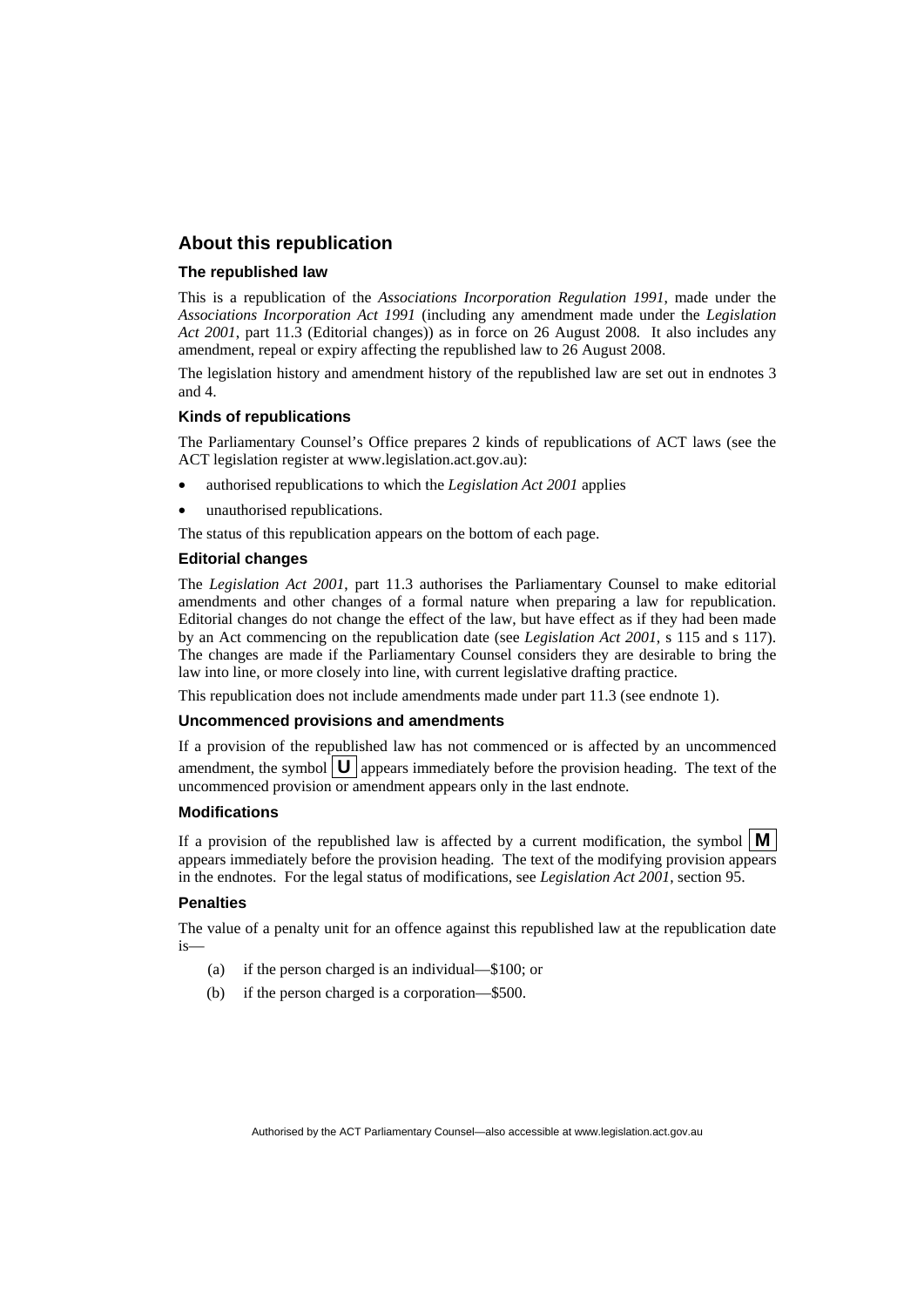

# **[Associations Incorporation Regulation](#page-6-0)  [1991](#page-6-0)**

made under the

**[Associations Incorporation Act 1991](#page-6-0)** 

# **Contents**

|                            |                                                                            | Page       |
|----------------------------|----------------------------------------------------------------------------|------------|
| Part 1                     | <b>Preliminary</b><br>Name of regulation                                   |            |
| Part 2                     | Information for completion of forms and other<br>documents                 |            |
| 3                          | Particulars required by forms                                              | 3          |
| 4                          | General requirements for documents                                         | 3          |
| 5                          | Annexures accompanying forms                                               | 4          |
| 6                          | Signatures on documents                                                    | 5          |
| 7                          | Time for lodging documents                                                 | 5          |
| 8                          | Affidavits and statements in writing                                       | 5          |
| R <sub>5</sub><br>26/08/08 | Associations Incorporation Regulation 1991<br>Effective: 26/08/08-09/09/09 | contents 1 |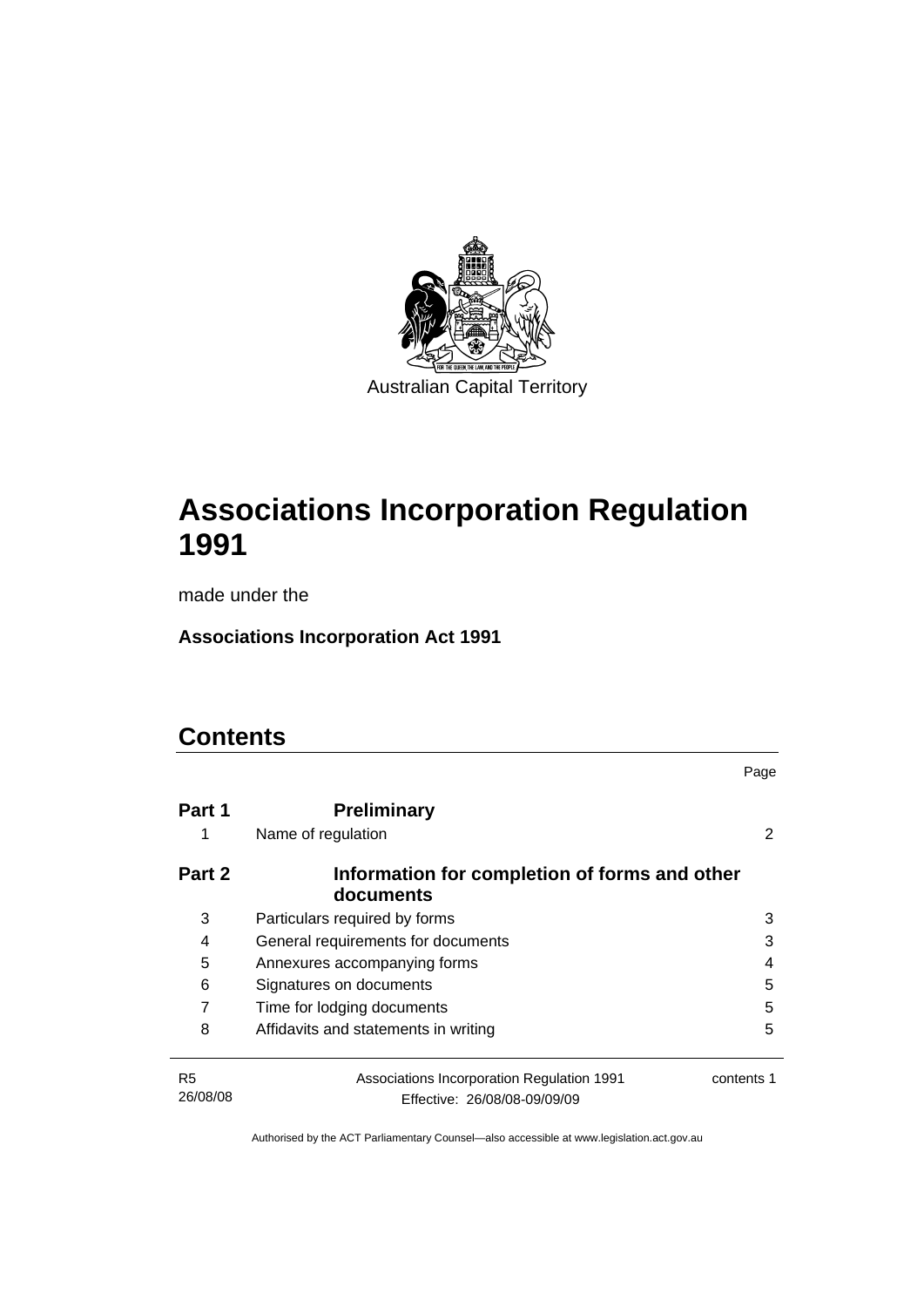#### Contents

| 9                 | Verification of a document                                                 | Page<br>6                  |
|-------------------|----------------------------------------------------------------------------|----------------------------|
|                   |                                                                            |                            |
| Part 3            | <b>Miscellaneous</b>                                                       |                            |
| 10                | Register of members-particulars                                            | 7                          |
| 11                | Copies of documents required under Act, s 73                               | 7                          |
| 12                | Audit of accounts                                                          | $\overline{7}$             |
| 13                | Prescribed associations for Act, s 76                                      | 7                          |
| 14                | Rate of commission                                                         | 8                          |
| 15                | Model rules                                                                | 8                          |
| <b>Schedule 1</b> | <b>Model rules</b>                                                         | 9                          |
| <b>Part 1.1</b>   | <b>Preliminary</b>                                                         | 11                         |
| 1                 | Definitions for model rules                                                | 11                         |
| 1A                | Application of Legislation Act 2001                                        | 11                         |
| <b>Part 1.2</b>   | <b>Membership</b>                                                          | 12                         |
| 2                 | Membership qualifications                                                  | 12                         |
| 3                 | Nomination for membership                                                  | 12 <sup>2</sup>            |
| 4                 | Membership entitlements not transferable                                   | 13                         |
| 5                 | Cessation of membership                                                    | 13                         |
| 6                 | Resignation of membership                                                  | 13                         |
| 7                 | Fee, subscriptions etc                                                     | 14                         |
| 8                 | Members' liabilities                                                       | 14                         |
| 9                 | Disciplining of members                                                    | 14                         |
| 10                | Right of appeal of disciplined member                                      | 16                         |
| <b>Part 1.3</b>   | <b>Committee</b>                                                           | 18                         |
| 11                | Powers of committee                                                        | 18                         |
| 12                | Constitution and membership                                                | 18                         |
| 13                | Election of committee members                                              | 19                         |
| 14                | Secretary                                                                  | 20                         |
| 15                | Treasurer                                                                  | 20                         |
| 16                | Vacancies                                                                  | 20                         |
| 17                | Removal of committee members                                               | 21                         |
| 18                | Committee meetings and quorum                                              | 21                         |
| 19                | Delegation by committee to subcommittee                                    | 22                         |
| contents 2        | Associations Incorporation Regulation 1991<br>Effective: 26/08/08-09/09/09 | R <sub>5</sub><br>26/08/08 |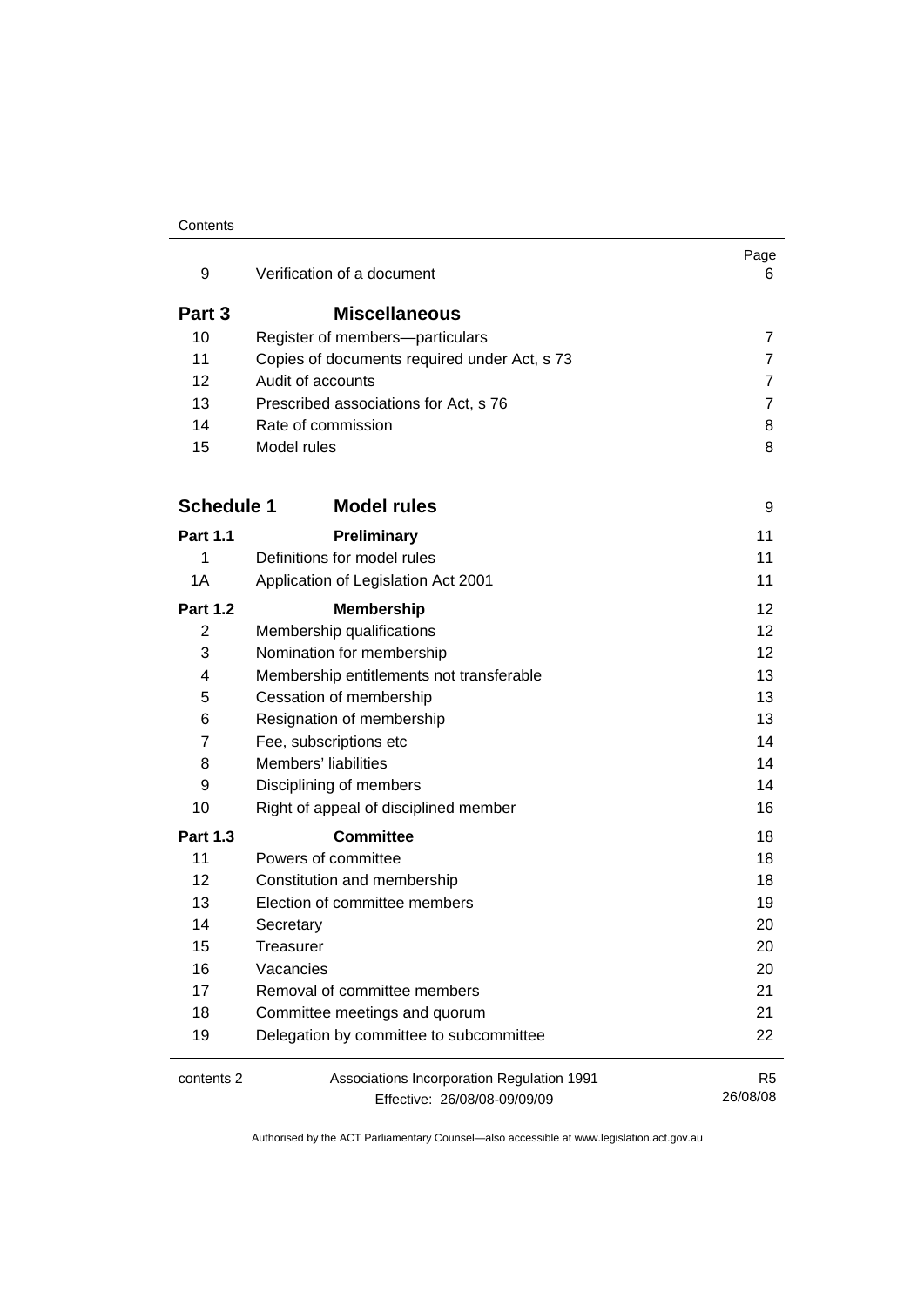|                 |                                                    | Contents   |
|-----------------|----------------------------------------------------|------------|
| 20              | Voting and decisions                               | Page<br>23 |
| <b>Part 1.4</b> | <b>General meetings</b>                            | 24         |
| 21              | Annual general meetings-holding of                 | 24         |
| 22              | Annual general meetings—calling of and business at | 24         |
| 23              | General meetings-calling of                        | 25         |
| 24              | <b>Notice</b>                                      | 26         |
| 25              | General meetings-procedure and quorum              | 26         |
| 26              | Presiding member                                   | 27         |
| 27              | Adjournment                                        | 27         |
| 28              | Making of decisions                                | 28         |
| 29              | Voting                                             | 28         |
| 30              | Appointment of proxies                             | 29         |
| <b>Part 1.5</b> | <b>Miscellaneous</b>                               | 30         |
| 31              | Funds-source                                       | 30         |
| 32              | Funds-management                                   | 30         |
| 33              | Alteration of objects and rules                    | 30         |
| 34              | Common seal                                        | 31         |
| 35              | Custody of books                                   | 31         |
| 36              | Inspection of books                                | 31         |
| 37              | Service of notice                                  | 31         |
| 38              | Surplus property                                   | 31         |

# **Appendix 1**

# **Appendix 2**

#### **Endnotes**

|   | About the endnotes     | 35 |
|---|------------------------|----|
| 2 | Abbreviation key       | 35 |
| 3 | Legislation history    | 36 |
| 4 | Amendment history      | 36 |
| 5 | Earlier republications | 38 |

| - R5     | Associations Incorporation Regulation 1991 | contents 3 |
|----------|--------------------------------------------|------------|
| 26/08/08 | Effective: 26/08/08-09/09/09               |            |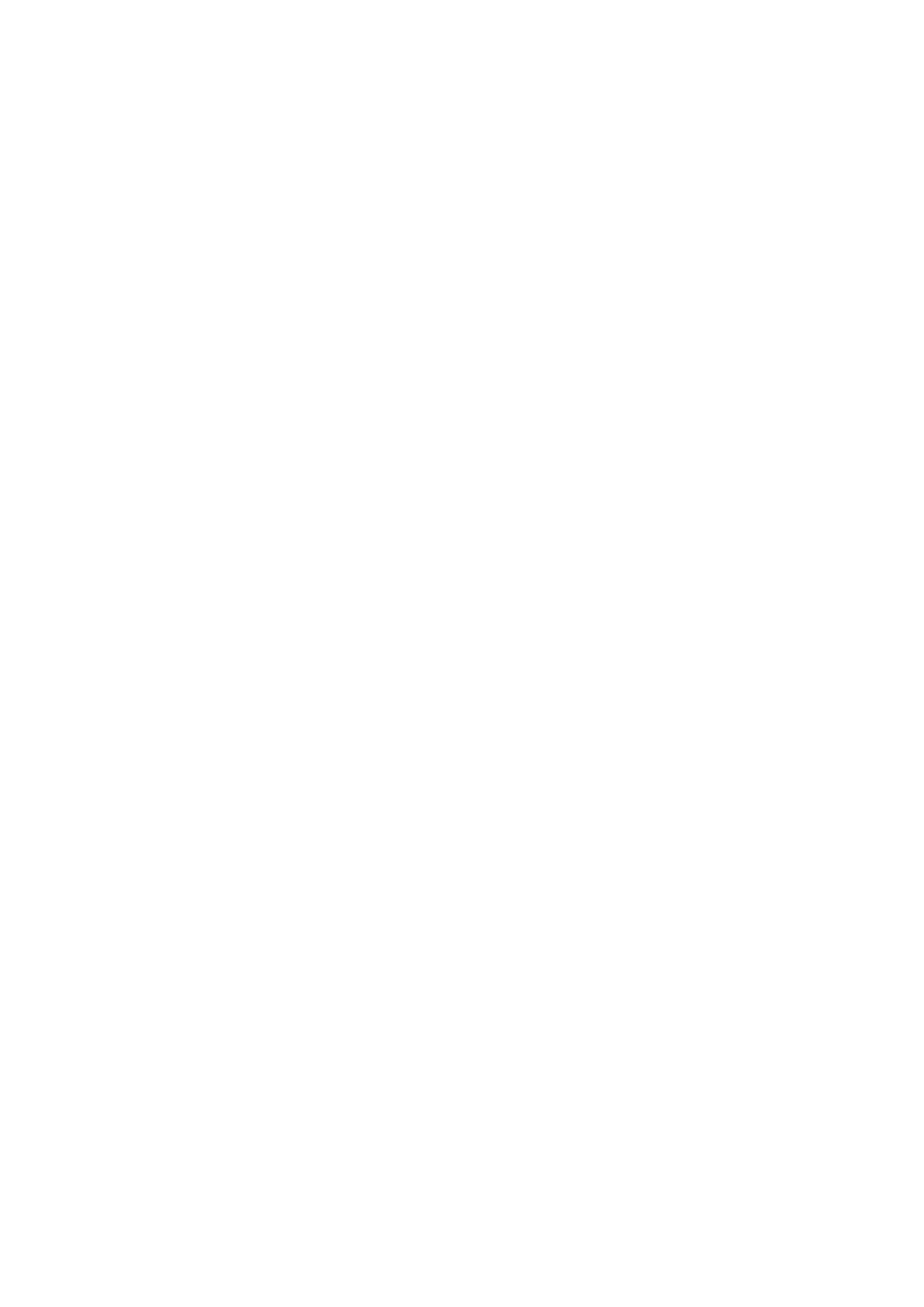<span id="page-6-0"></span>

# **Associations Incorporation Regulation 1991**

made under the

l

**Associations Incorporation Act 1991** 

R5 26/08/08 Associations Incorporation Regulation 1991 Effective: 26/08/08-09/09/09

page 1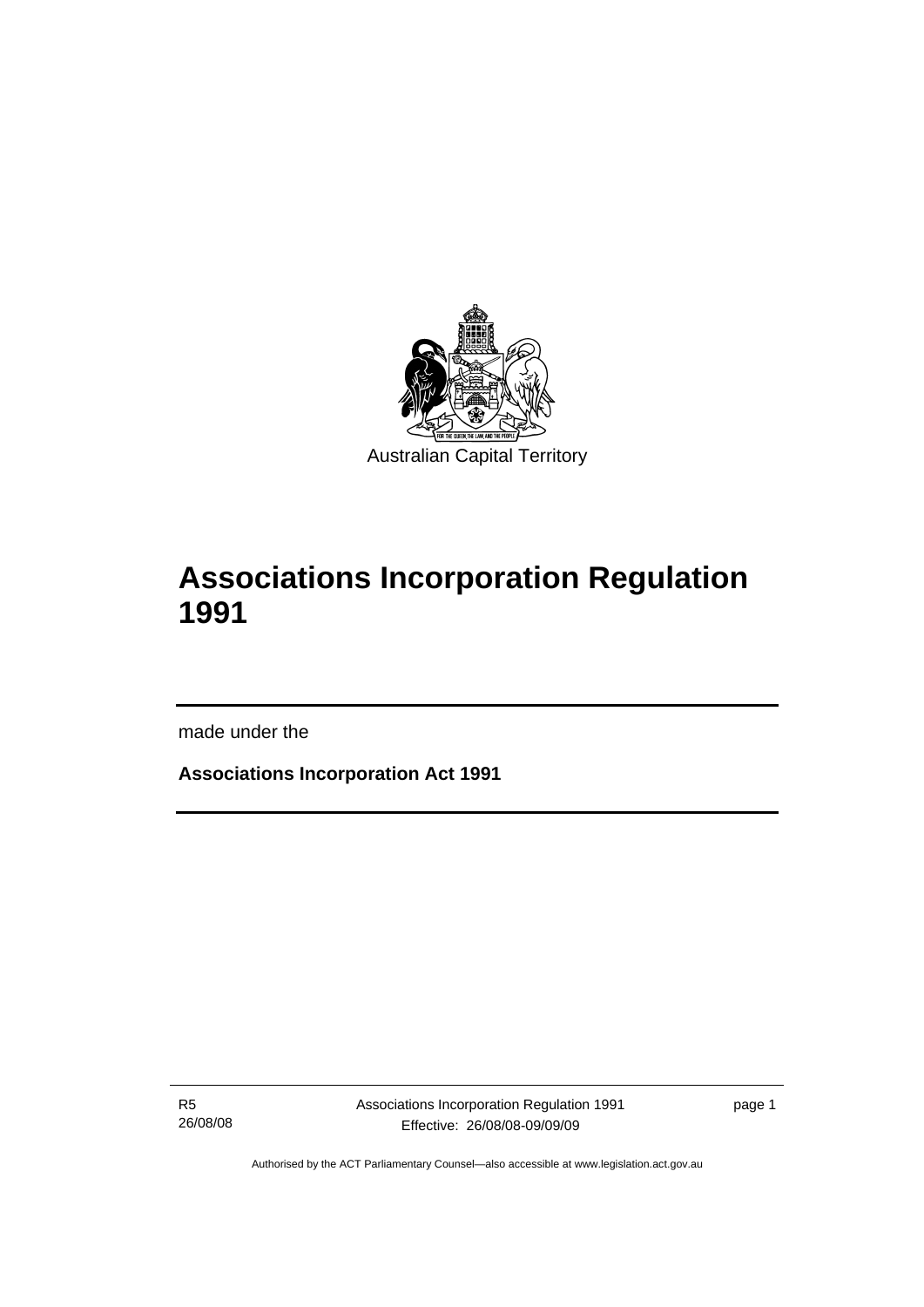#### <span id="page-7-0"></span>Part 1 **Preliminary**

Section 1

# Part 1 **Preliminary**

## **1 Name of regulation**

This regulation is the *Associations Incorporation Regulation 1991*.

page 2 Associations Incorporation Regulation 1991 Effective: 26/08/08-09/09/09

R5 26/08/08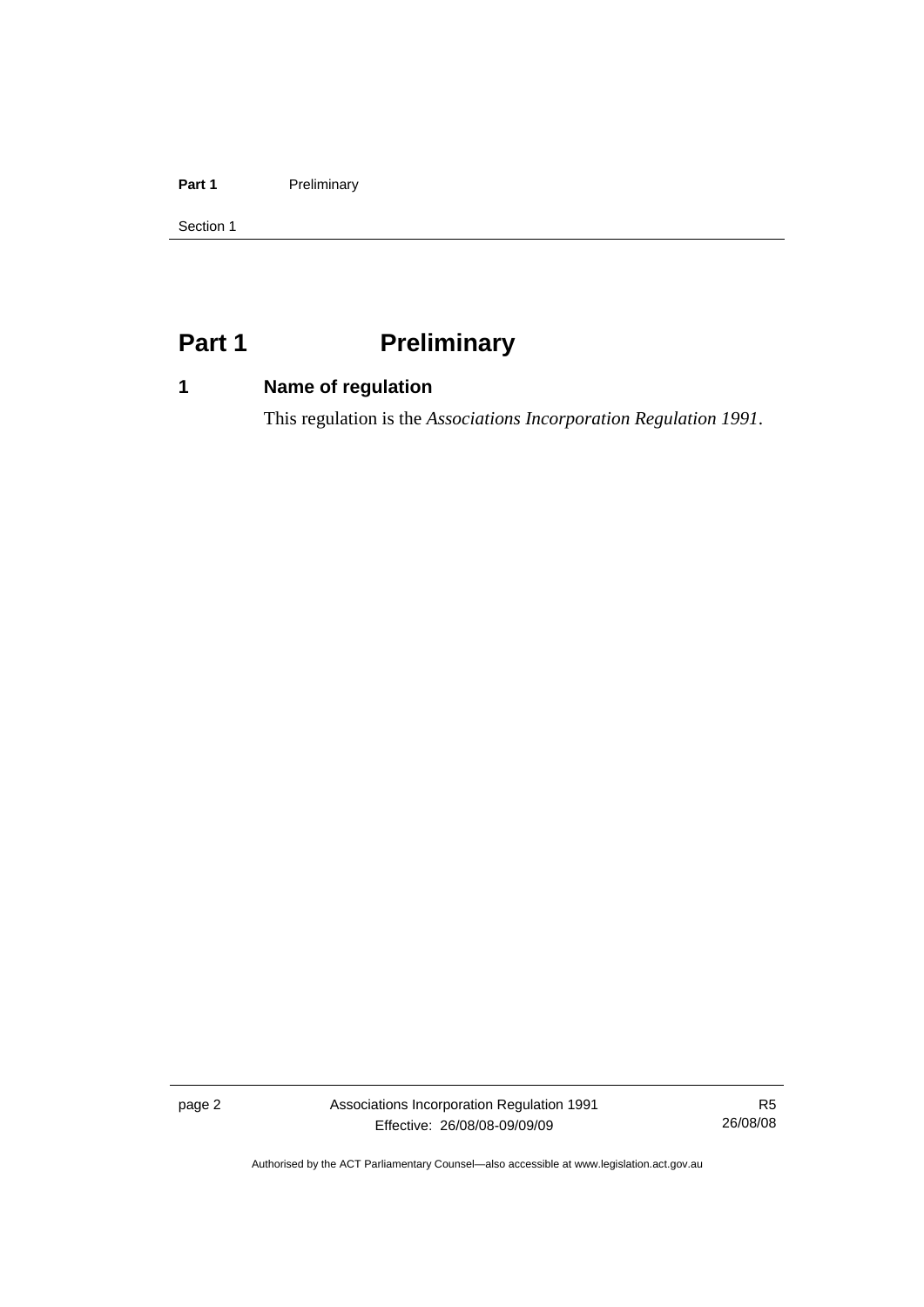# <span id="page-8-0"></span>**Part 2 Information for completion of forms and other documents**

#### **3 Particulars required by forms**

If an approved form requires—

- (a) the giving of a document; or
- (b) the giving of information—
	- (i) by completing the form in a specified way; or
	- (ii) by supplying or completing another document;

that document or information is taken to be the document or information required for the provision of the Act for which the relevant form has been approved by the registrar-general.

#### **4 General requirements for documents**

Unless the registrar-general otherwise approves, a document submitted for lodgment with the registrar-general must—

- (a) be on paper of medium weight and good quality and of international sheet size A4; and
- (b) be clearly printed, written or otherwise produced in a way that is permanent and will make possible a reproduction by photographic means that is satisfactory to the registrar-general; and
- (c) not be a carbon copy, or a copy reproduced by any spirit duplication method; and
- (d) have margins of not less than 25mm on the left-hand side and not less than 13mm on the right-hand side; and
- (e) if it comprises 2 or more sheets—be fastened together securely in the top left-hand corner; and

page 3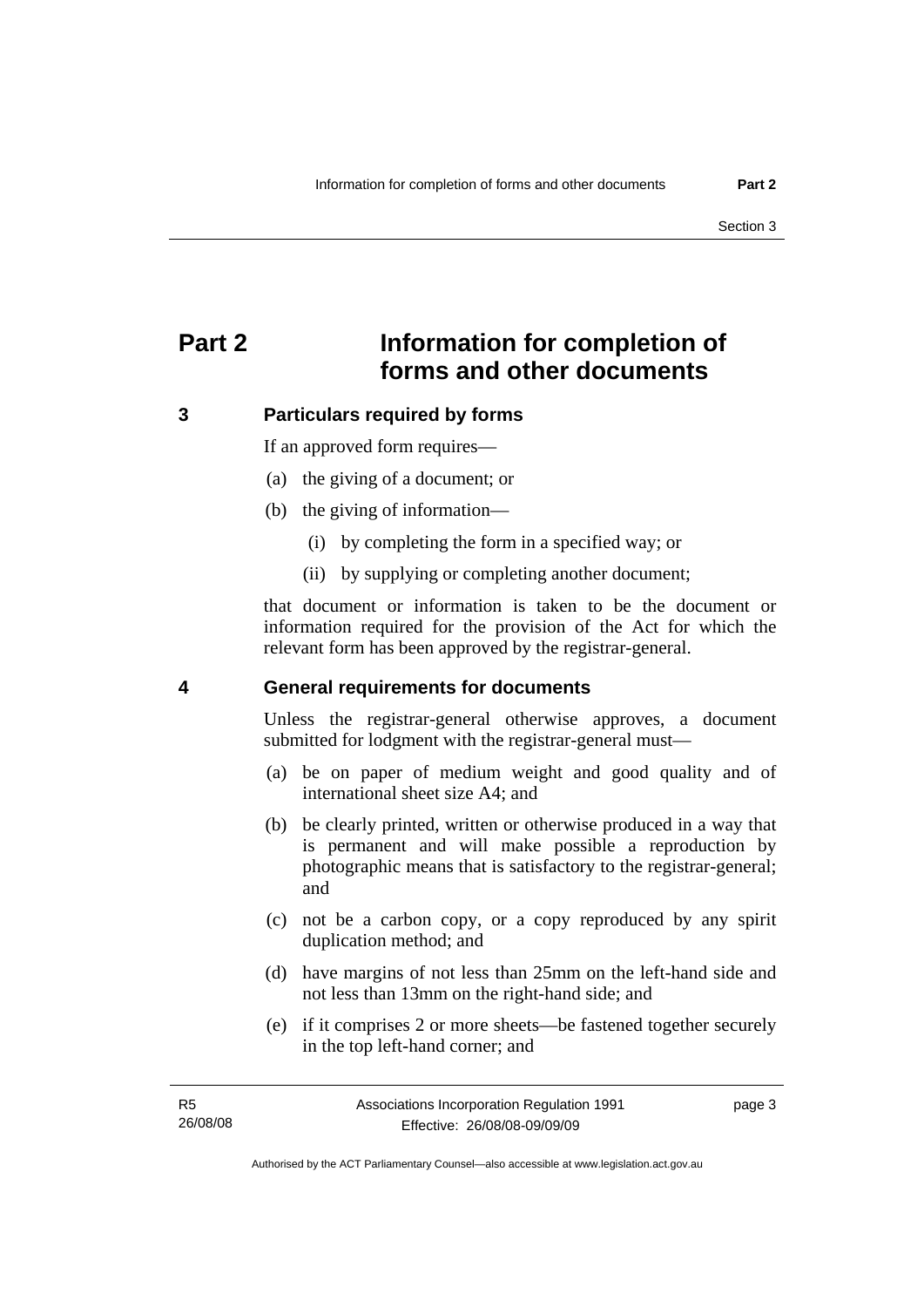- <span id="page-9-0"></span> (f) specify on the first sheet of the document—
	- (i) the name of the association, proposed association or incorporated association; and
	- (ii) the registration number (if any) of the association to which the document relates; and
	- (iii) the title of the document; and
	- (iv) the name, address and telephone number of the person by whom, or on whose behalf, the document was submitted for lodgment; and
	- (v) the words 'lodged with the registrar-general'.

#### **5 Annexures accompanying forms**

- (1) If the space provided for a particular purpose in an approved form is insufficient to contain all the required information in relation to a particular item, that information must be set out in a document annexed to the form.
- (2) An annexure to an approved form must have an identifying mark and be endorsed with the following words, appropriately completed and signed by each person signing the form to which the document is annexed:

This annexure of *(insert number of pages)* .......... page(s) is the annexure marked *(insert an identifying mark)* .......... referred to in the *(insert a description of the form)* .......... signed by *(insert* 'me' *or* 'us'*)* and dated *(insert the date of signing)* ..........

........................  *(Signature(s)*

- (3) The pages in an annexure must be numbered consecutively.
- (4) If a document is annexed to an approved form, reference made in the form to the annexure must be by its identifying mark and the number of pages.

Authorised by the ACT Parliamentary Counsel—also accessible at www.legislation.act.gov.au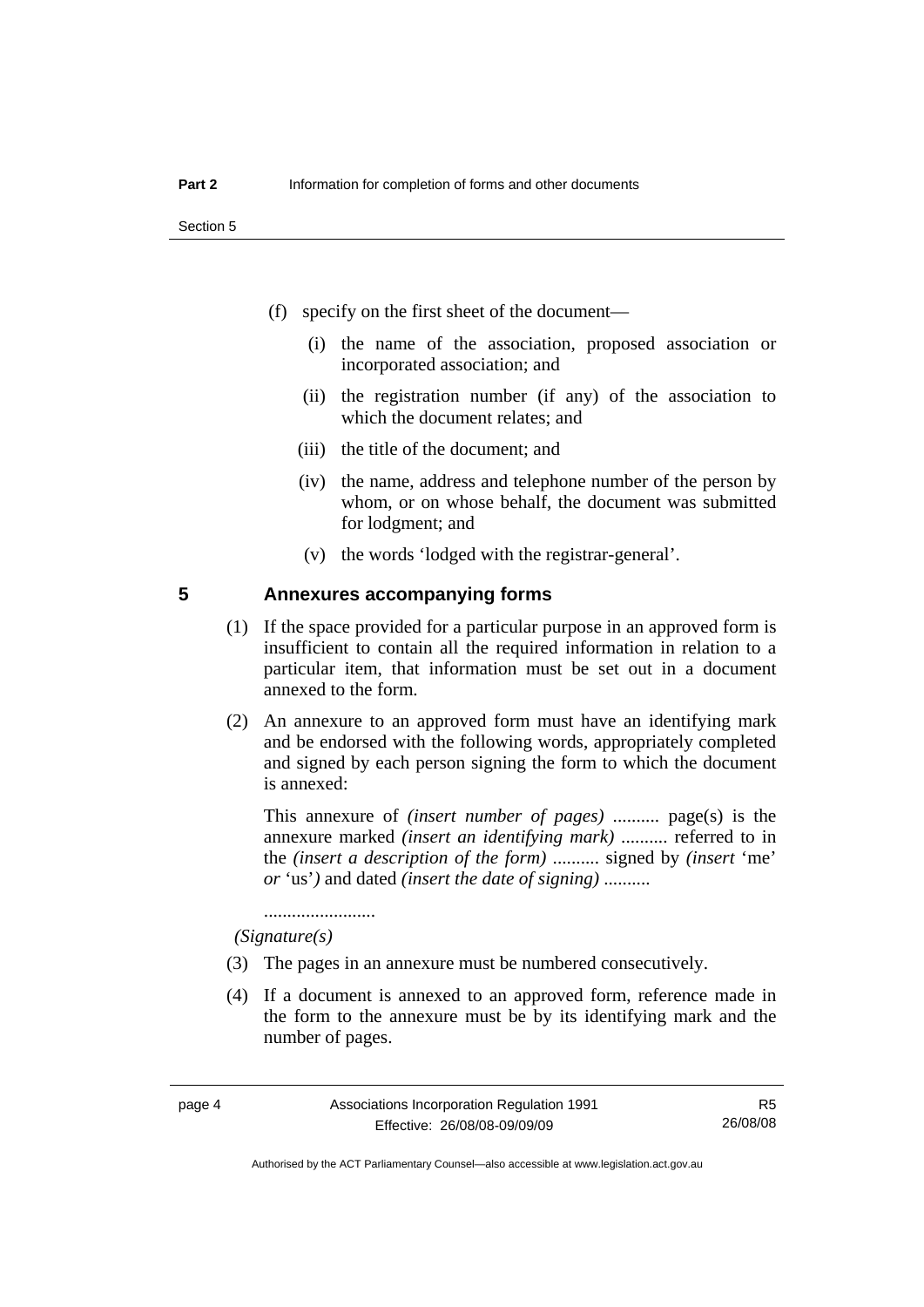<span id="page-10-0"></span> (5) In this section, a reference to an *annexure* includes a reference to a document, copy of a document, or any other matter accompanying, attached to or annexed to an approved form.

#### **6 Signatures on documents**

- (1) Unless this regulation states otherwise, a document relating to an incorporated association that is required to be lodged by, or on behalf of, the association or lodged by the public officer of the association, must be signed by the public officer of the association or by a member of the committee of the association who has been authorised by the committee for the purpose.
- (2) The name of a person signing a document that is lodged with the registrar-general for the Act must be legibly written in block letters under or beside the signature of the person.

### **7 Time for lodging documents**

If a document is required to be lodged with the registrar-general and a period of time within which the document is to be lodged is not provided for, the document must be lodged within 1 month, or within any further period the registrar-general allows, after the happening of the event to which the document relates.

### **8 Affidavits and statements in writing**

- (1) An affidavit or written statement must be sworn or made on behalf of an association, by a member of the committee who has been authorised by the committee for that purpose or by the public officer of the association.
- (2) If an affidavit is sworn at a place outside the ACT, the affidavit is sufficient if it appears to be sworn in accordance with the requirements of the law of that place.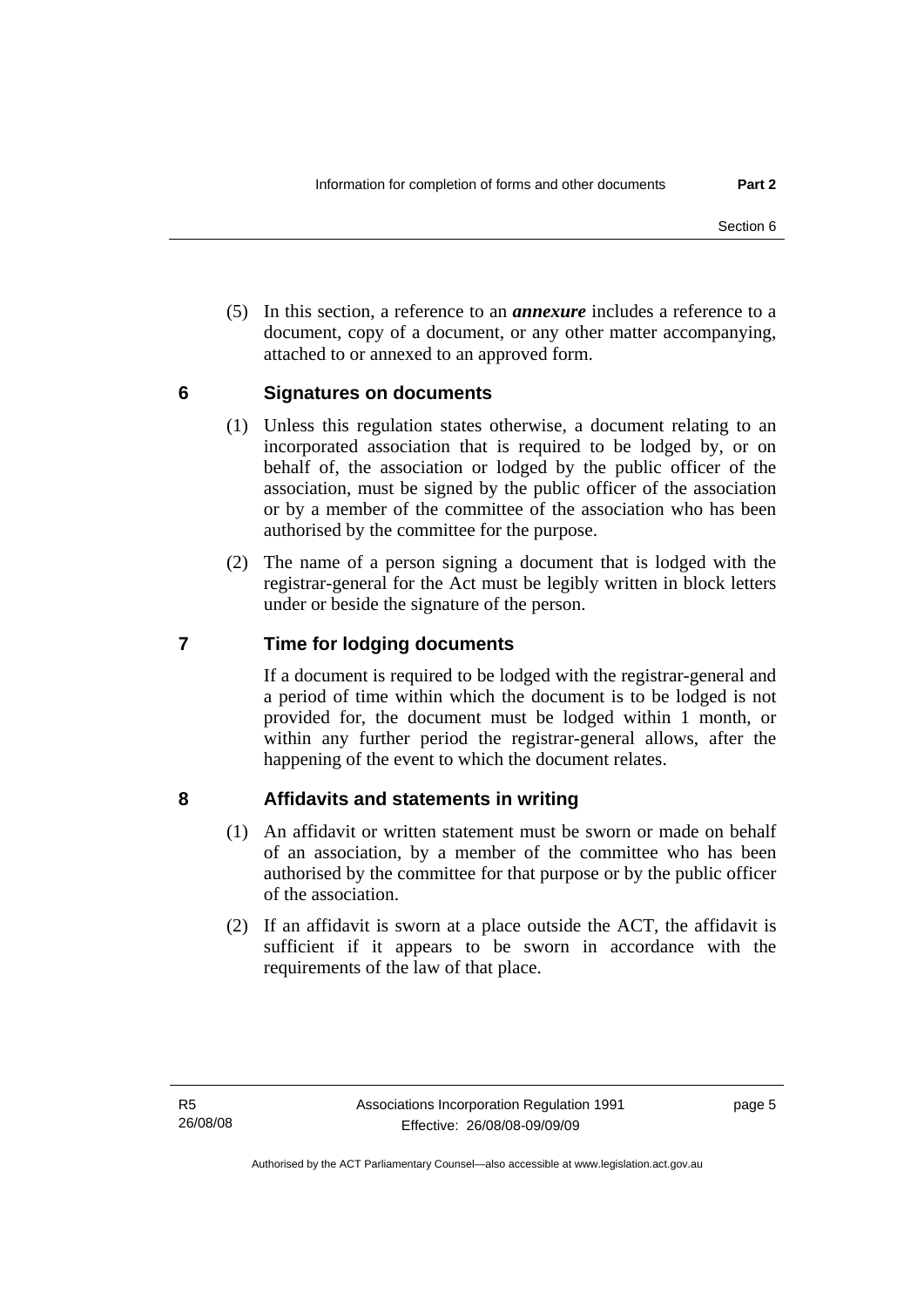#### <span id="page-11-0"></span>**9 Verification of a document**

For the Act, section 127 (4), a document relating to an incorporated association that is to be verified must be verified by a written statement signed by—

- (a) a member of the committee of the association who has been authorised by the committee for that purpose or the public officer of the association, being a person who is resident in the ACT; or
- (b) its agent or, if its agent is an association, by a member of the committee of that association who has been authorised by that committee, being a person who is resident in the ACT.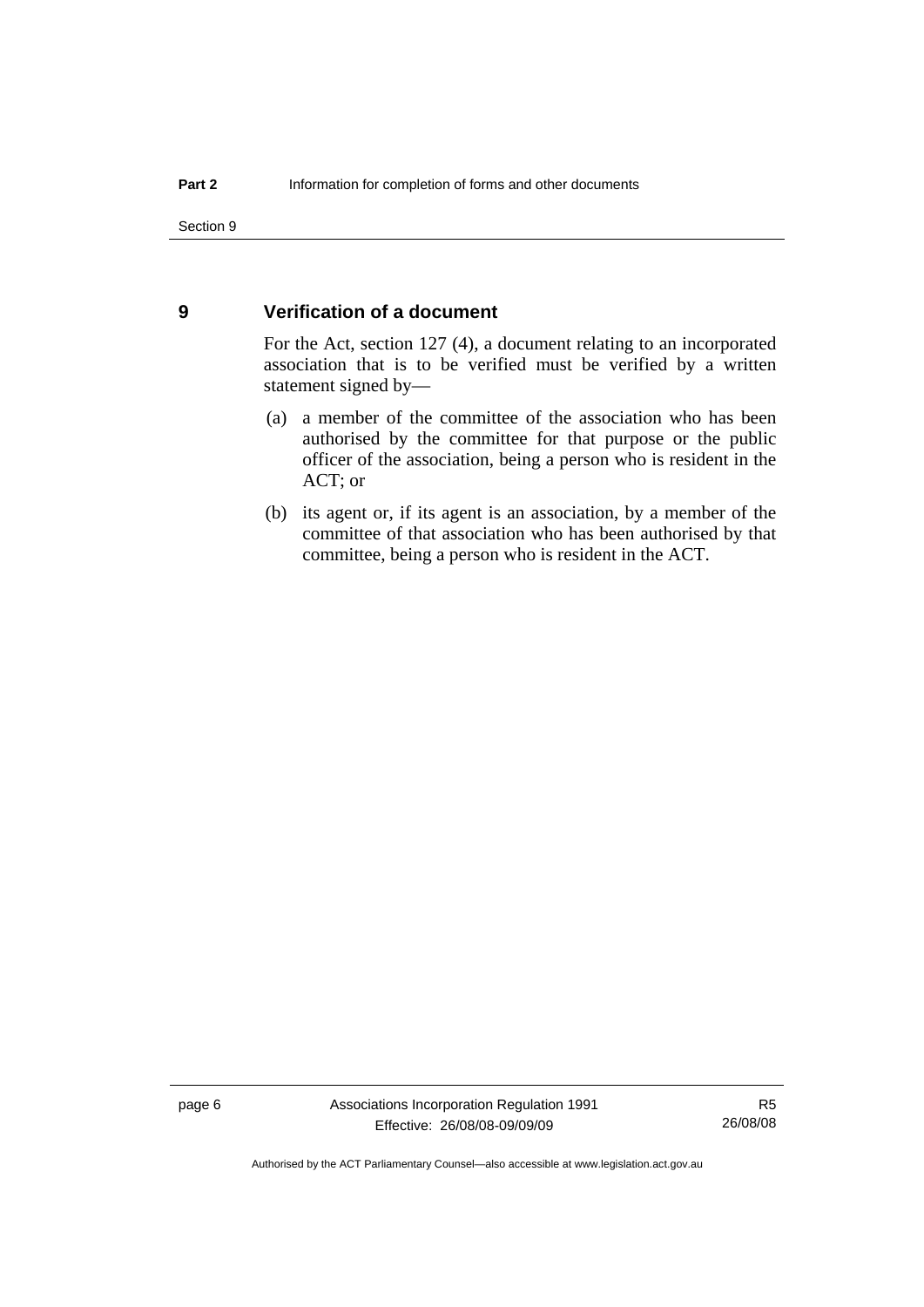# <span id="page-12-0"></span>**Part 3 Miscellaneous**

#### **10 Register of members—particulars**

For the Act, section 67 (1), the following particulars are prescribed for inclusion in the register of members:

- (a) the name of the incorporated association;
- (b) the name and address of each member of the association;
- (c) the date each member became a member of the association;
- (d) the date (if any) each member ceased to be a member of the association.

#### **11 Copies of documents required under Act, s 73**

For the Act, section 73 (2), the prescribed number of copies is 100.

### **12 Audit of accounts**

- (1) For the Act, section 74 (3) (a), the prescribed amount is \$150 000 per annum.
- (2) For the Act, section 74 (3) (b), the prescribed amount is \$150 000.
- (3) For the Act, section 74 (3) (c), each of the following classes of associations is prescribed:
	- (a) associations having more than 1 000 members;
	- (b) associations holding a licence issued under the *Liquor Act 1975*.

#### **13 Prescribed associations for Act, s 76**

An incorporated association that has gross receipts exceeding \$500 000 for a financial year of that association is prescribed for the Act, section 76.

page 7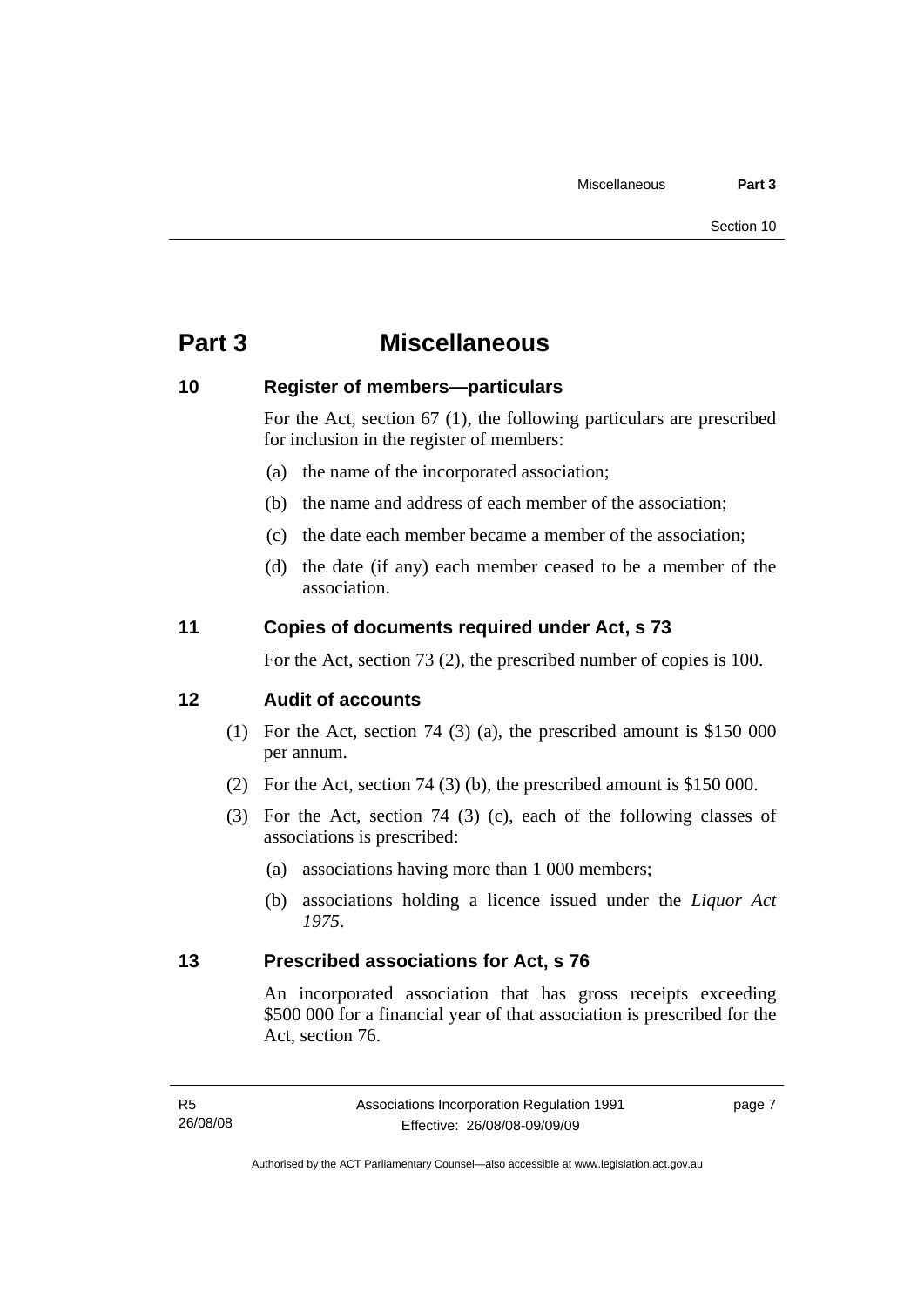#### <span id="page-13-0"></span>**Part 3** Miscellaneous

#### **14 Rate of commission**

For the Act, section 95 (3), the commission payable is an amount calculated at the rate of 5%.

#### **15 Model rules**

For the Act, section 127 (2) (a), the provisions set out in schedule 1 are prescribed as model rules for the Act.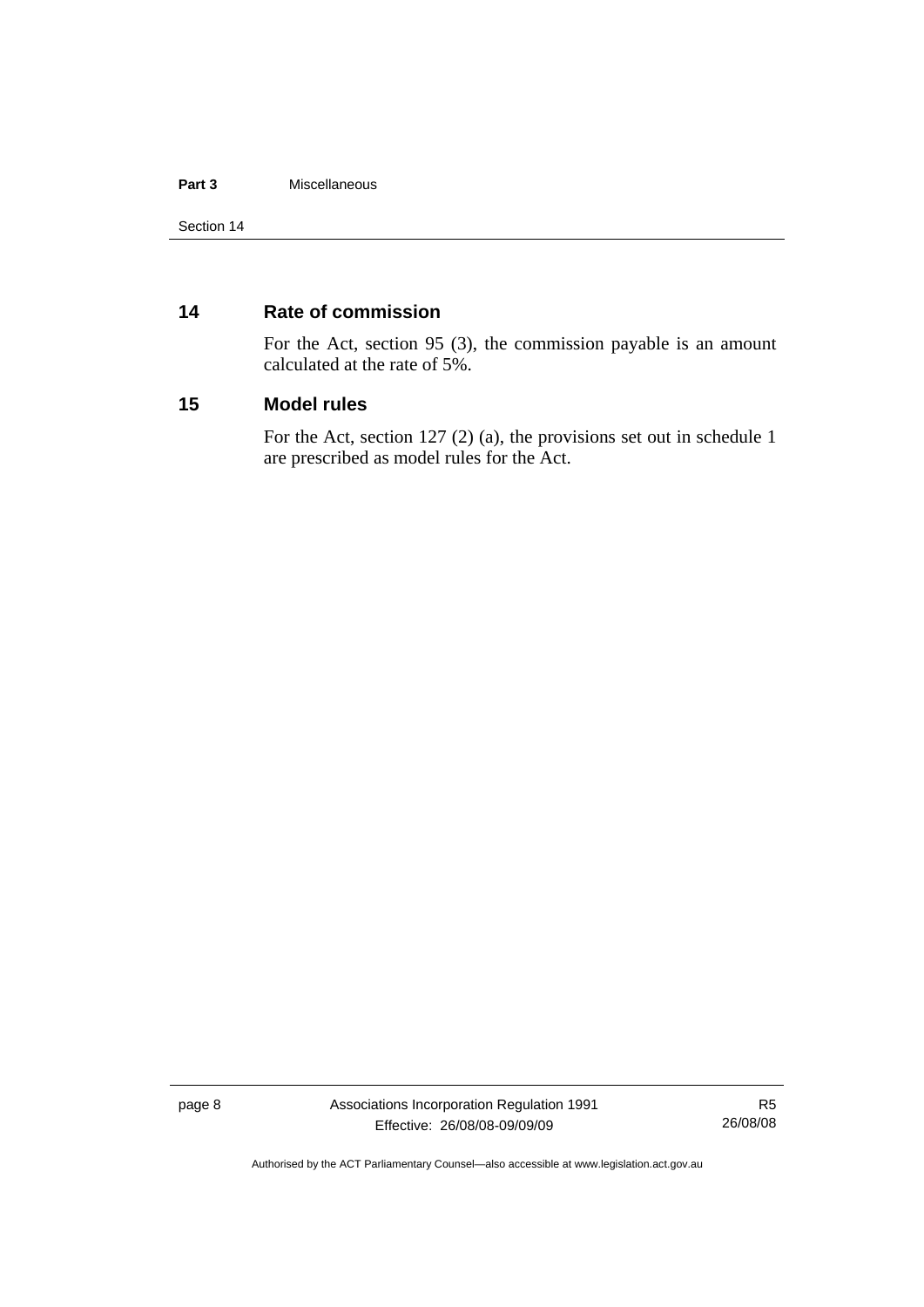# <span id="page-14-0"></span>**Schedule 1 Model rules**

(see s 15)

# **Contents**

|                 |                                          | Page |
|-----------------|------------------------------------------|------|
| <b>Part 1.1</b> | Preliminary                              |      |
| 1               | Definitions for model rules              | 11   |
| 1A              | Application of Legislation Act 2001      | 11   |
| <b>Part 1.2</b> | <b>Membership</b>                        |      |
| 2               | Membership qualifications                | 12   |
| 3               | Nomination for membership                | 12   |
| 4               | Membership entitlements not transferable | 13   |
| 5               | Cessation of membership                  | 13   |
| 6               | Resignation of membership                | 13   |
| $\overline{7}$  | Fee, subscriptions etc                   | 14   |
| 8               | Members' liabilities                     | 14   |
| 9               | Disciplining of members                  | 14   |
| 10              | Right of appeal of disciplined member    | 16   |
| <b>Part 1.3</b> | <b>Committee</b>                         |      |
|                 | Powers of committee                      |      |
| 11              |                                          | 18   |
| 12              | Constitution and membership              | 18   |
| 13              | Election of committee members            | 19   |
| 14              | Secretary                                | 20   |
| 15              | Treasurer                                | 20   |
| 16              | Vacancies                                | 20   |
| 17              | Removal of committee members             | 21   |
| 18              | Committee meetings and quorum            | 21   |
| 19              | Delegation by committee to subcommittee  | 22   |
| 20              | Voting and decisions                     | 23   |
| <b>Part 1.4</b> | <b>General meetings</b>                  |      |

| - R5     | Associations Incorporation Regulation 1991 | page 9 |
|----------|--------------------------------------------|--------|
| 26/08/08 | Effective: 26/08/08-09/09/09               |        |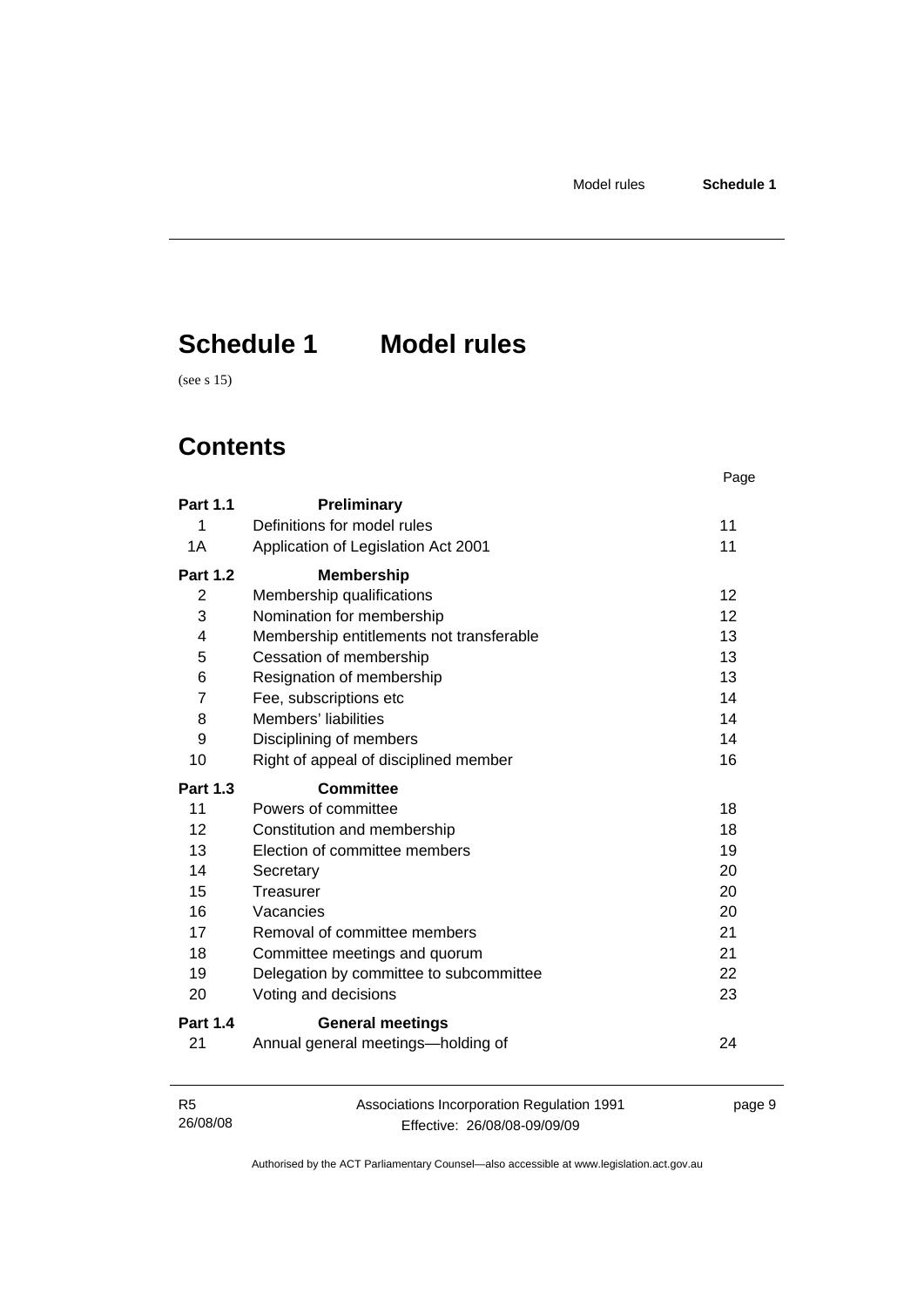| 22                | Annual general meetings—calling of and business at | 24 |
|-------------------|----------------------------------------------------|----|
| 23                | General meetings-calling of                        | 25 |
| 24                | Notice                                             | 26 |
| 25                | General meetings—procedure and quorum              | 26 |
| 26                | Presiding member                                   | 27 |
| 27                | Adjournment                                        | 27 |
| 28                | Making of decisions                                | 28 |
| 29                | Voting                                             | 28 |
| 30                | Appointment of proxies                             | 29 |
| <b>Part 1.5</b>   | <b>Miscellaneous</b>                               |    |
| 31                | Funds-source                                       | 30 |
| 32                | Funds-management                                   | 30 |
| 33                | Alteration of objects and rules                    | 30 |
| 34                | Common seal                                        | 30 |
| 35                | Custody of books                                   | 31 |
| 36                | Inspection of books                                | 31 |
| 37                | Service of notice                                  | 31 |
| 38                | Surplus property                                   | 31 |
| <b>Appendix 1</b> |                                                    | 33 |
| <b>Appendix 2</b> |                                                    | 34 |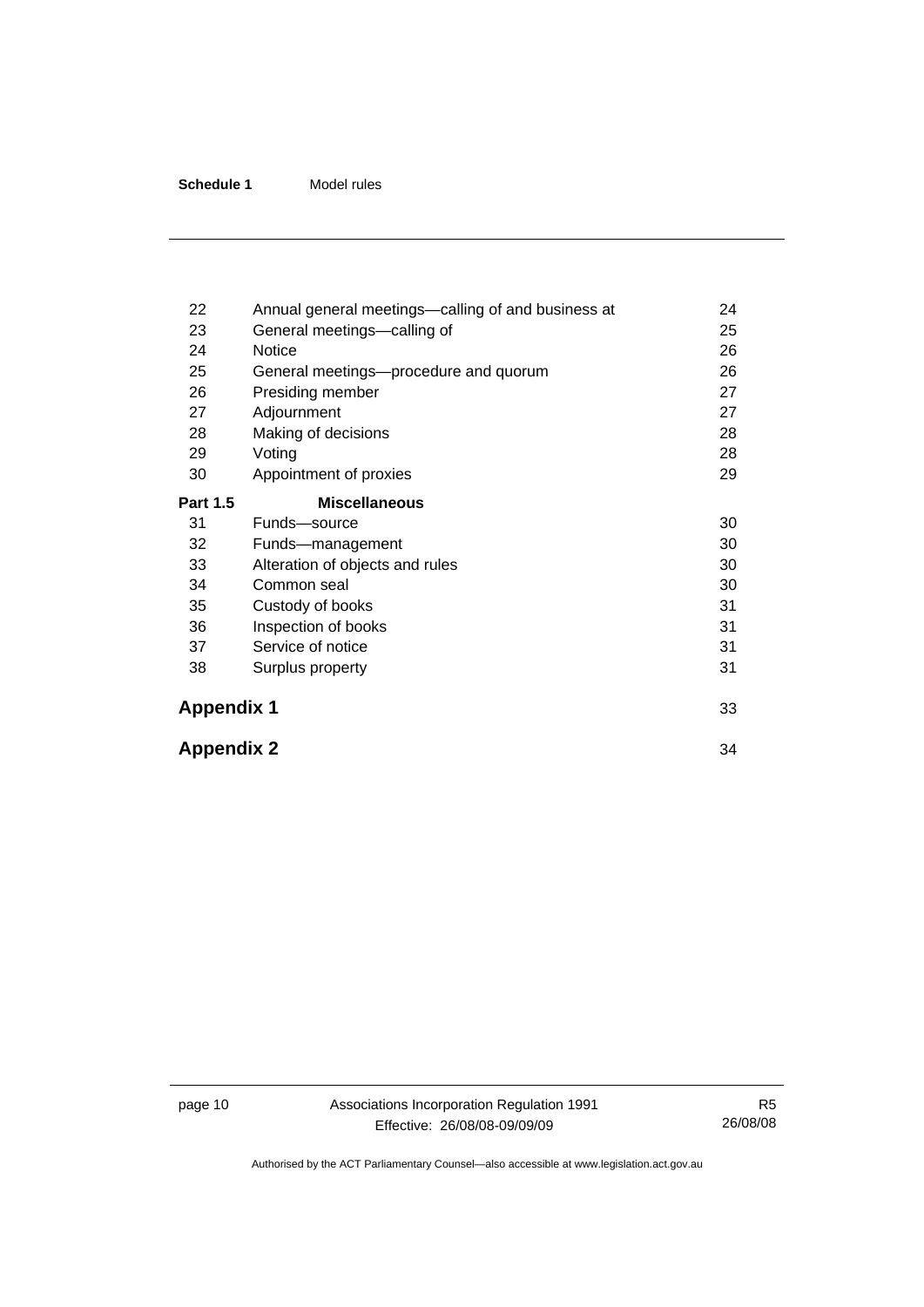# <span id="page-16-0"></span>**Part 1.1** Preliminary

### **1 Definitions for model rules**

In these rules:

*Note* A definition applies except so far as the contrary intention appears (see Legislation Act, s 155).

*financial year* means the year ending on 30 June.

*member* means a member, however described, of the association.

*ordinary committee member* means a member of the committee who is not an office-bearer of the association as mentioned in section 12 (1) (a).

*secretary* means the person holding office under these rules as secretary of the association or, if no such person holds that office, the public officer of the association.

*the Act* means the *Associations Incorporation Act 1991*.

*the regulation* means the *Associations Incorporation Regulation 1991*.

### **1A Application of Legislation Act 2001**

The *Legislation Act 2001* applies to these rules in the same way as it would if they were an instrument made under the Act.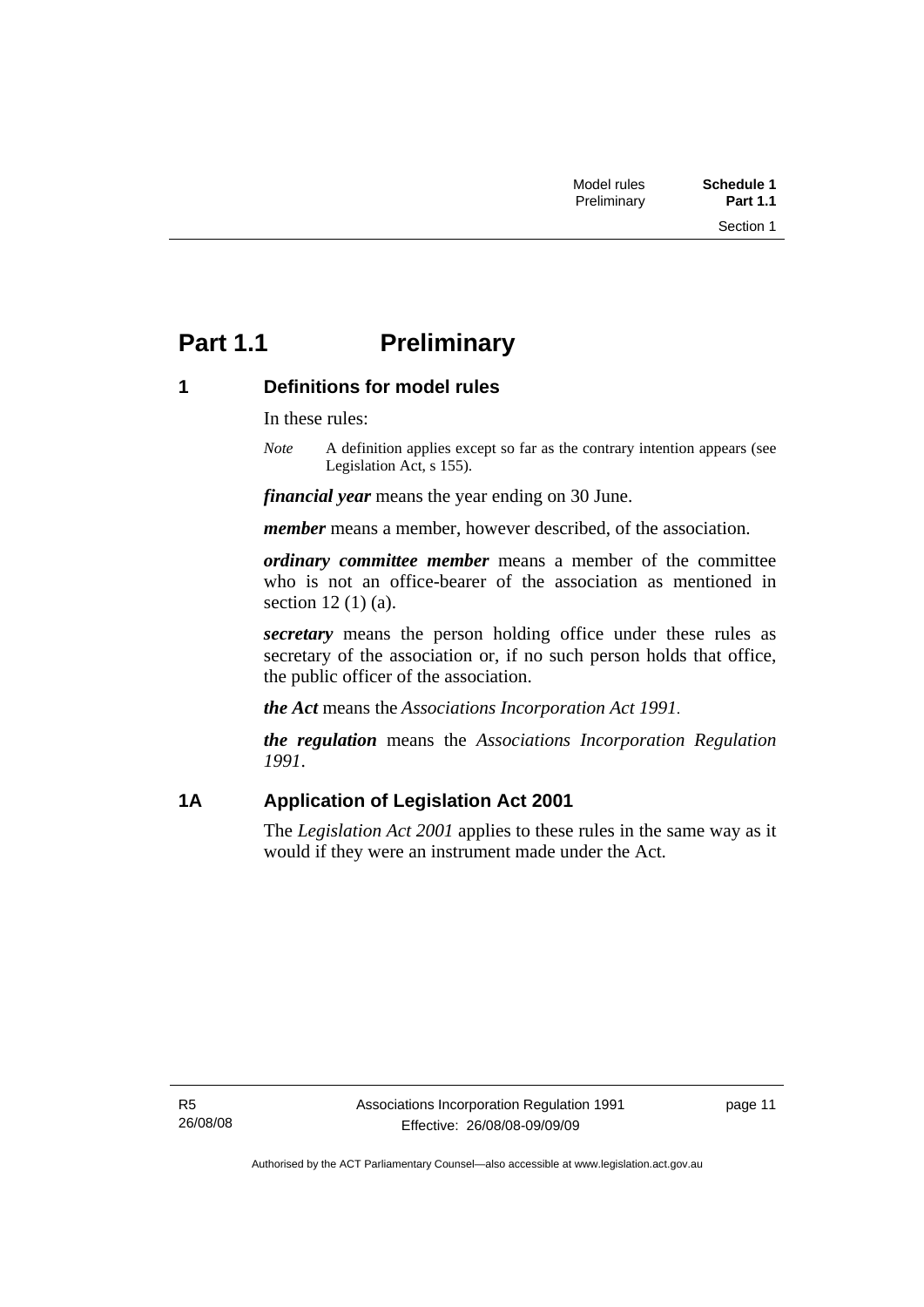<span id="page-17-0"></span>**Schedule 1** Model rules<br> **Part 1.2** Membershir **Part 1.2** Membership Section 2

# **Part 1.2 Membership**

### **2 Membership qualifications**

A person is qualified to be a member if—

- (a) the person is a person mentioned in the Act, section 21 (2) (a) or (b) and has not ceased to be a member of the association at any time after incorporation of the association under the Act; or
- (b) the person—
	- (i) has been nominated for membership in accordance with section 3 (1): and
	- (ii) has been approved for membership of the association by the committee of the association.

### **3 Nomination for membership**

- (1) A nomination of a person for membership of the association—
	- (a) must be made by a member of the association in writing in the form set out in appendix 1; and
	- (b) must be lodged with the secretary of the association.
- (2) As soon as is practicable after receiving a nomination for membership, the secretary must refer the nomination to the committee which must decide whether to approve or to reject the nomination.
- (3) If the committee decides to approve a nomination for membership, the secretary must as soon as practicable after that decision notify the nominee of that approval and request the nominee to pay within 28 days after receipt of the notification the sum payable under these rules by a member as the entrance fee and the first year's annual subscription.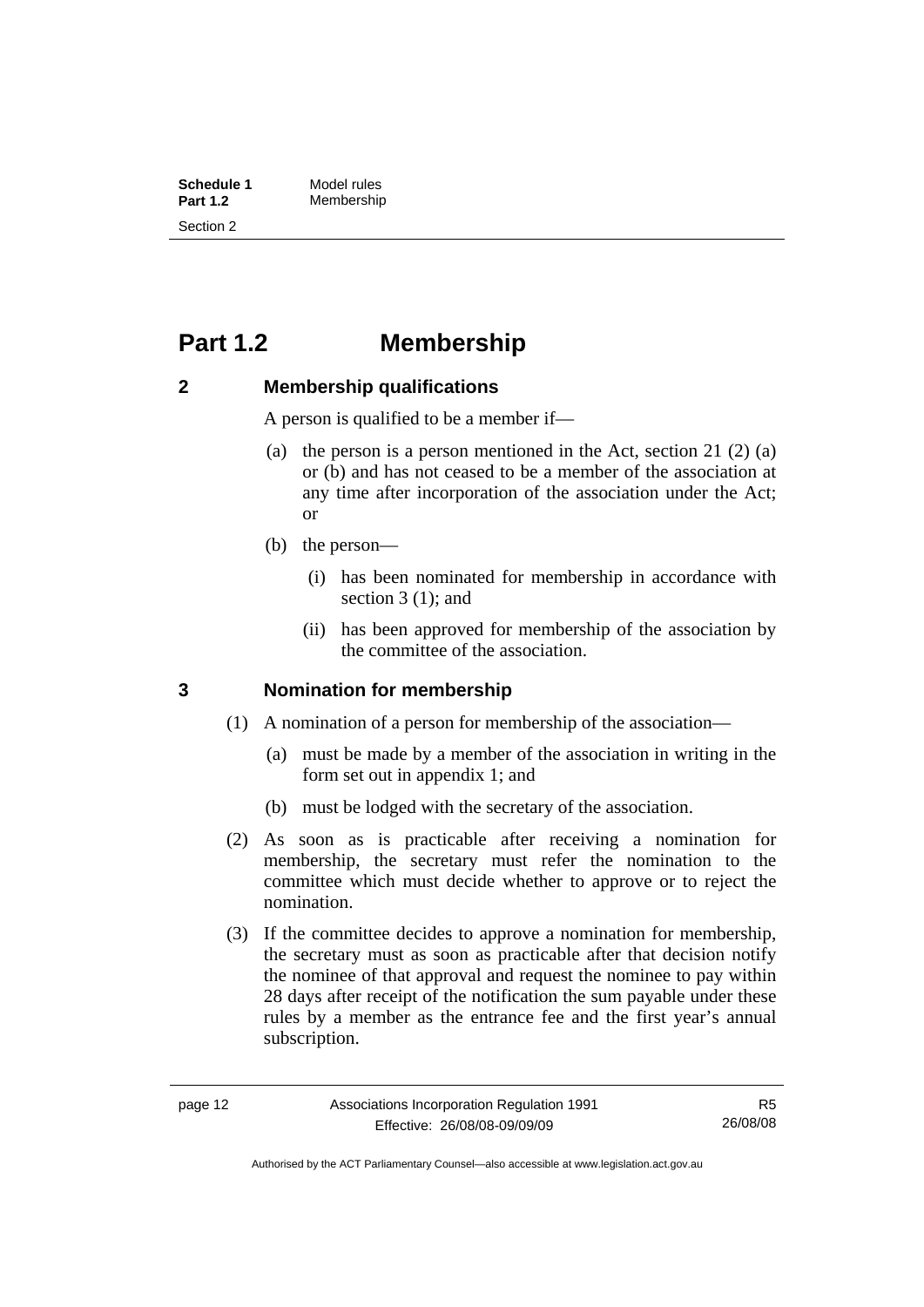| Schedule 1      | Model rules |  |
|-----------------|-------------|--|
| <b>Part 1.2</b> | Membership  |  |
| Section 4       |             |  |

<span id="page-18-0"></span> (4) The secretary must, on payment by the nominee of the amounts mentioned in subsection (3) within the period mentioned in that subsection, enter the nominee's name in the register of members and, on the name being so entered, the nominee becomes a member of the association.

#### **4 Membership entitlements not transferable**

A right, privilege or obligation that a person has because of being a member of the association—

- (a) cannot be transferred or transmitted to another person; and
- (b) terminates on cessation of the person's membership.

#### **5 Cessation of membership**

A person ceases to be a member of the association if the person—

- (a) dies or, for a corporation, is wound up; or
- (b) resigns from membership of the association; or
- (c) is expelled from the association; or
- (d) fails to renew membership of the association.

R5

### **6 Resignation of membership**

- (1) A member is not entitled to resign from membership of the association except in accordance with this section.
- (2) A member who has paid all amounts payable by the member to the association may resign from membership of the association by first giving notice (of not less than 1 month or, if the committee has determined a shorter period, that shorter period) in writing to the secretary of the member's intention to resign and, at the end of the period of notice, the member ceases to be a member.
- (3) If a person ceases to be a member, the secretary must make an appropriate entry in the register of members recording the date the member ceased to be a member.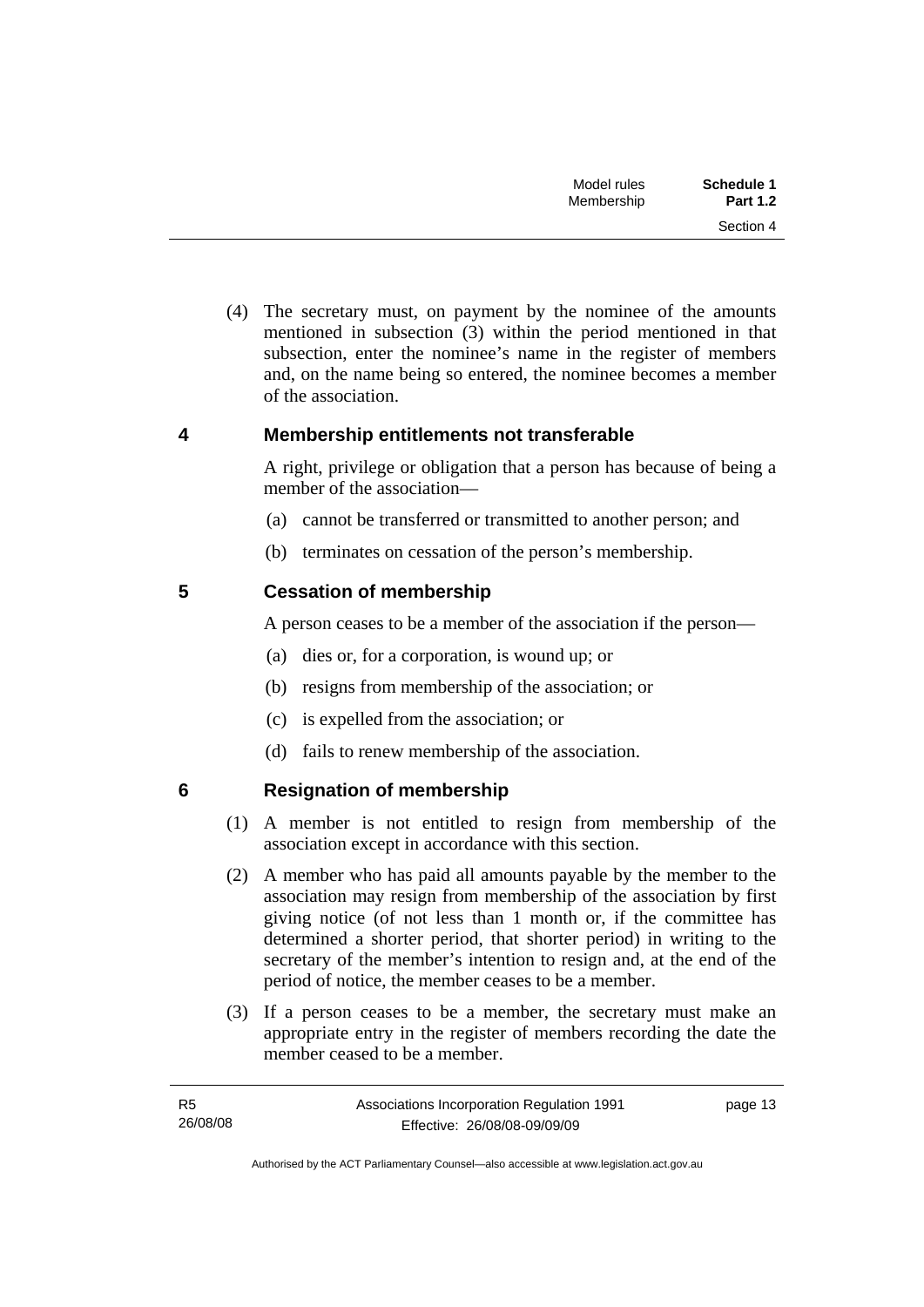#### <span id="page-19-0"></span>**7 Fee, subscriptions etc**

- (1) The entrance fee to the association is \$1 or, if any other amount has been determined by resolution of the committee, the other amount.
- (2) The annual membership fee of the association is \$2 or, if any other amount has been determined by resolution of the committee, that other amount.
- (3) The annual membership fee is payable—
	- (a) except as provided by paragraph (b)—before 1 July in each calendar year; or
	- (b) if a person becomes a member on or after 1 July in any calendar year—before 1 July in each succeeding calendar year.

#### **8 Members' liabilities**

The liability of a member to contribute towards the payment of the debts and liabilities of the association or the costs, charges and expenses of the winding up of the association is limited to the amount (if any) unpaid by the member in relation to membership of the association as required by section 7.

#### **9 Disciplining of members**

- (1) If the committee is of the opinion that a member—
	- (a) has persistently refused or neglected to comply with a provision of these rules; or
	- (b) has persistently and wilfully acted in a manner prejudicial to the interests of the association;

the committee may, by resolution—

- (c) expel the member from the association; or
- (d) suspend the member from the rights and privileges of membership of the association that the committee may decide for a specified period.

Authorised by the ACT Parliamentary Counsel—also accessible at www.legislation.act.gov.au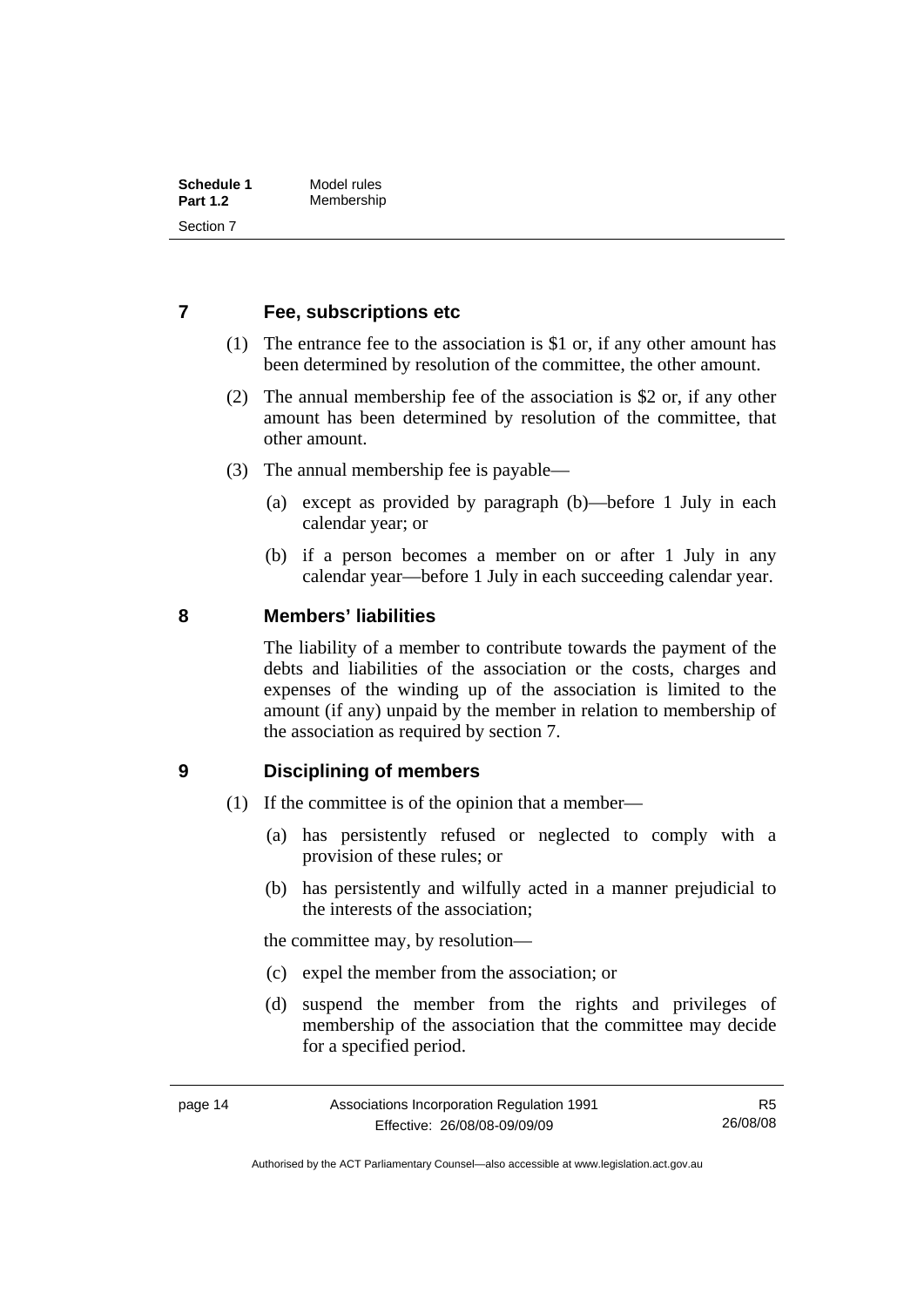- (2) A resolution of the committee under subsection (1) is of no effect unless the committee, at a meeting held not earlier than 14 days and not later than 28 days after service on the member of a notice under subsection (3), confirms the resolution in accordance with this section.
- (3) If the committee passes a resolution under subsection (1), the secretary must, as soon as practicable, serve a written notice on the member—
	- (a) setting out the resolution of the committee and the grounds on which it is based; and
	- (b) stating that the member may address the committee at a meeting to be held not earlier than 14 days and not later than 28 days after service of the notice; and
	- (c) stating the date, place and time of that meeting; and
	- (d) informing the member that the member may do either or both of the following:
		- (i) attend and speak at that meeting;
		- (ii) submit to the committee at or before the date of that meeting written representations relating to the resolution.
- (4) Subject to the Act, section 50, at a meeting of the committee mentioned in subsection (2), the committee must—
	- (a) give to the member mentioned in subsection (1) an opportunity to make oral representations; and
	- (b) give due consideration to any written representations submitted to the committee by that member at or before the meeting; and
	- (c) by resolution decide whether to confirm or to revoke the resolution of the committee made under subsection (1).
- (5) If the committee confirms a resolution under subsection (4), the secretary must, within 7 days after that confirmation, by written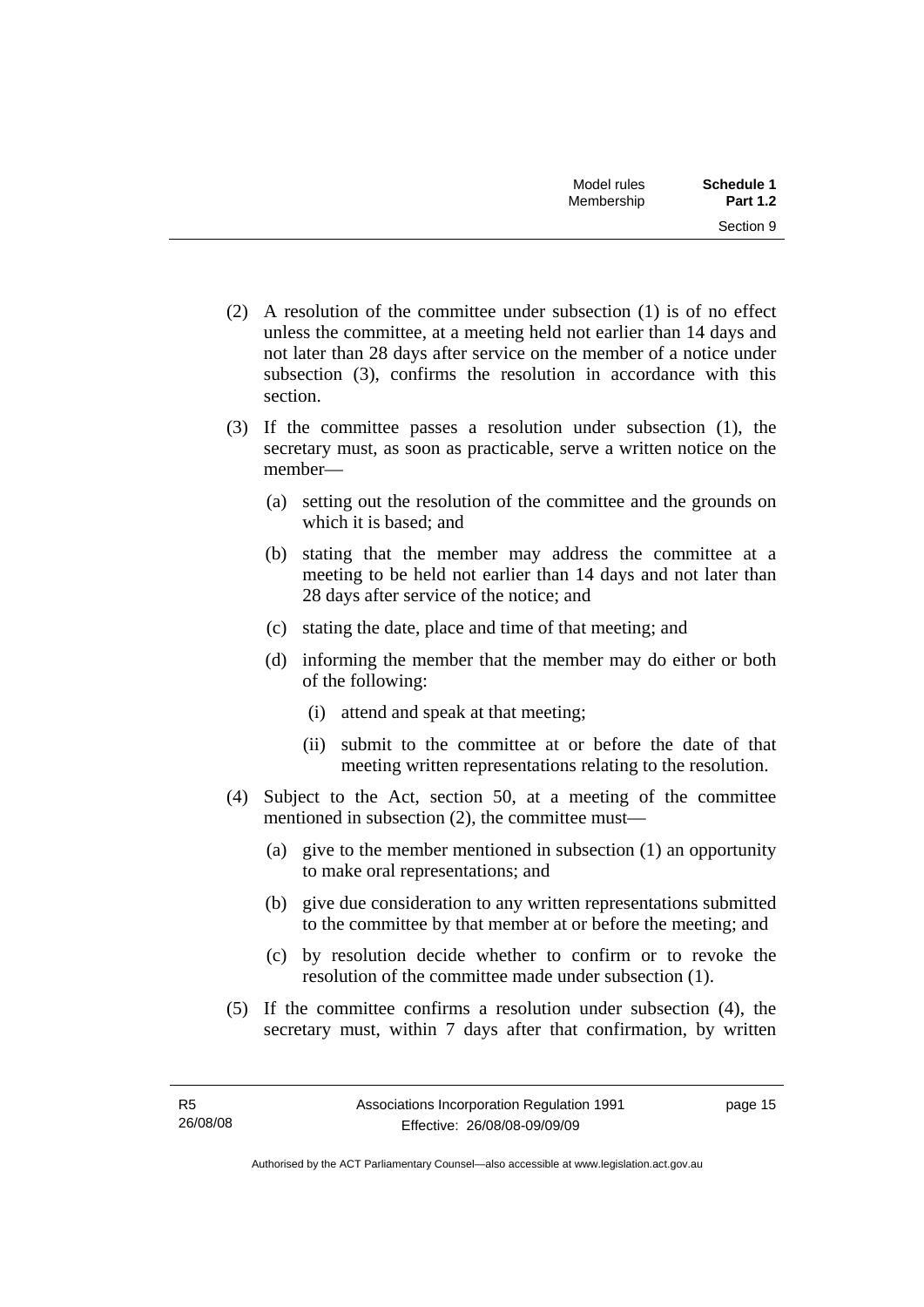<span id="page-21-0"></span>

| Schedule 1      | Model rules |
|-----------------|-------------|
| <b>Part 1.2</b> | Membership  |
| Section 10      |             |

notice inform the member of that confirmation and of the member's right of appeal under section 10.

- (6) A resolution confirmed by the committee under subsection (4) does not take effect—
	- (a) until the end of the period within which the member is entitled to appeal against the resolution if the member does not exercise the right of appeal within that period; or
	- (b) if within that period the member exercises the right of appeal—unless and until the association confirms the resolution in accordance with section 10 (4).

### **10 Right of appeal of disciplined member**

- (1) A member may appeal to the association in general meeting against a resolution of the committee that is confirmed under section 9 (4), within 7 days after notice of the resolution is served on the member, by lodging with the secretary a notice to that effect.
- (2) On receipt of a notice under subsection (1), the secretary must notify the committee which must call a general meeting of the association to be held within 21 days after the date when the secretary received the notice or as soon as possible after that date.
- (3) Subject to the Act, section 50, at a general meeting of the association called under subsection (2)—
	- (a) no business other than the question of the appeal may be transacted; and
	- (b) the committee and the member must be given the opportunity to make representations in relation to the appeal orally or in writing, or both; and
	- (c) the members present must vote by secret ballot on the question of whether the resolution made under section 9 (4) should be confirmed or revoked.

Authorised by the ACT Parliamentary Counsel—also accessible at www.legislation.act.gov.au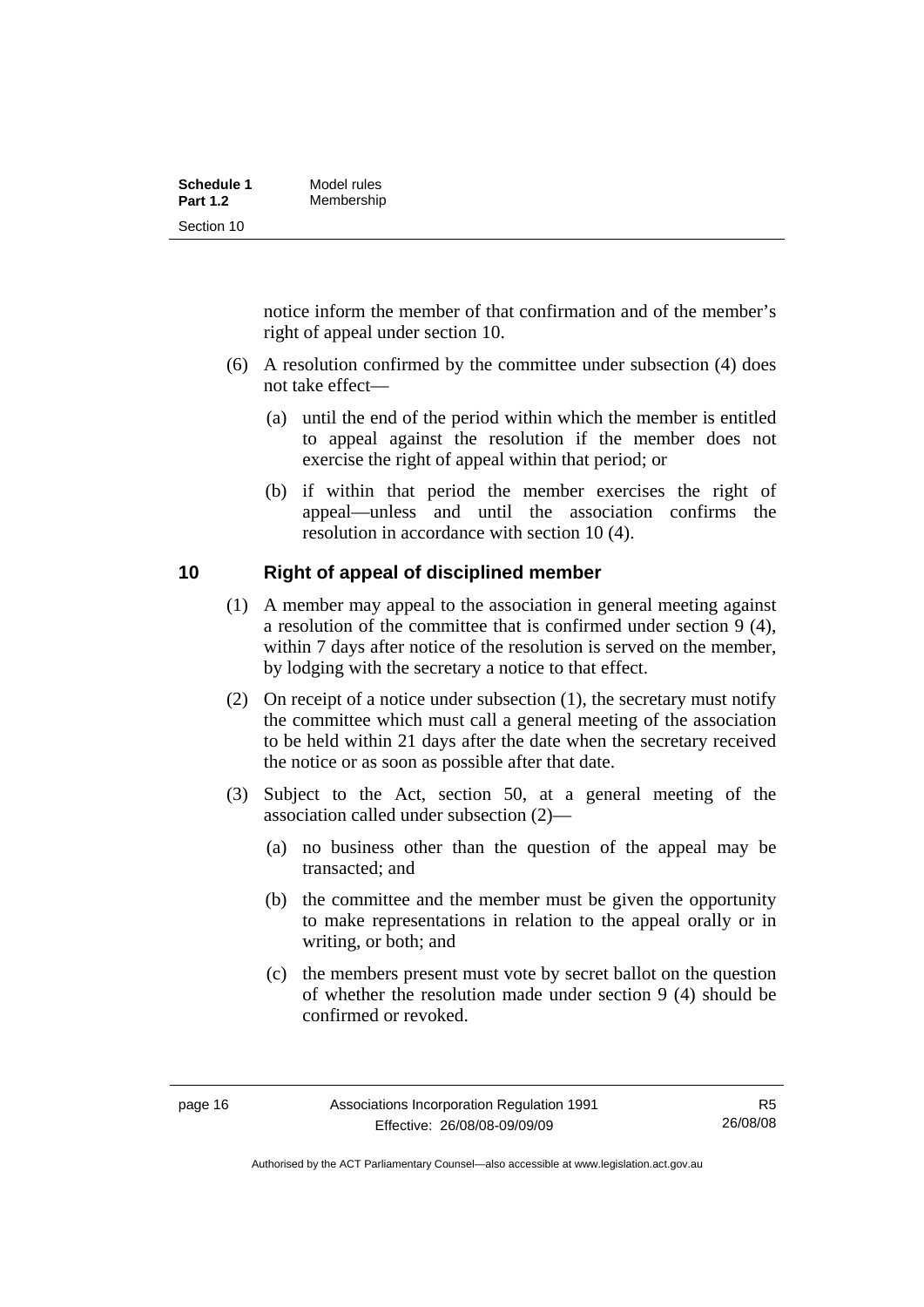| Model rules<br>Membership | Schedule 1<br><b>Part 1.2</b> |
|---------------------------|-------------------------------|
|                           | Section 10                    |

 (4) If the meeting passes a special resolution in favour of the confirmation of the resolution made under section 9 (4), that resolution is confirmed.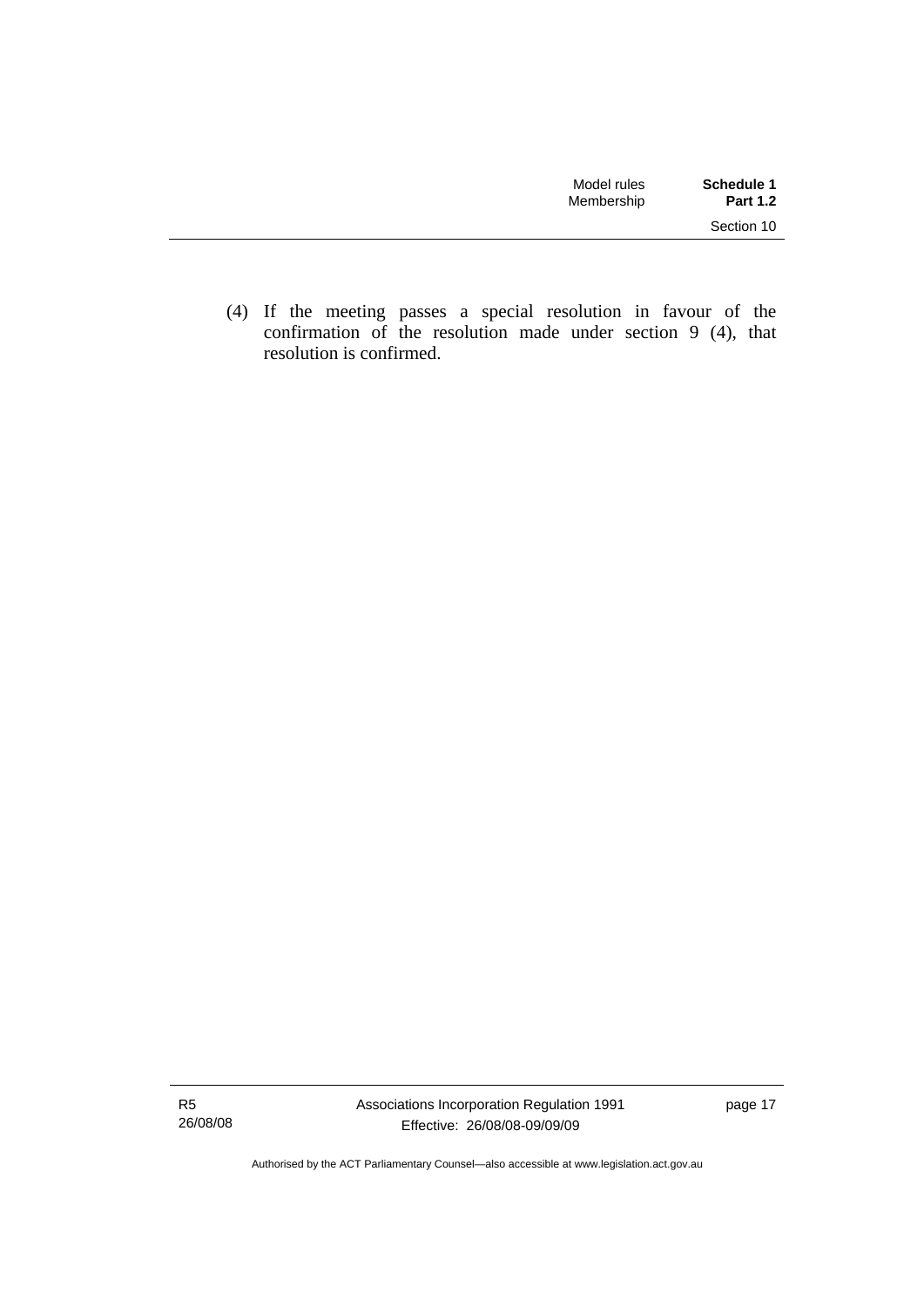<span id="page-23-0"></span>

| Schedule 1      | Model rules |
|-----------------|-------------|
| <b>Part 1.3</b> | Committee   |
| Section 11      |             |

# **Part 1.3 Committee**

#### **11 Powers of committee**

The committee, subject to the Act, the regulation, these rules, and to any resolution passed by the association in general meeting—

- (a) controls and manages the affairs of the association; and
- (b) may exercise all functions that may be exercised by the association other than those functions that are required by these rules to be exercised by the association in general meeting; and
- (c) has power to perform all acts and do all things that appear to the committee to be necessary or desirable for the proper management of the affairs of the association.

#### **12 Constitution and membership**

- (1) The committee consists of—
	- (a) the office-bearers of the association; and
	- (b) 3 ordinary committee members;

each of whom must be elected under section 13 or appointed in accordance with subsection (4).

- (2) The office-bearers of the association are—
	- (a) the president; and
	- (b) the vice-president; and
	- (c) the treasurer; and
	- (d) the secretary.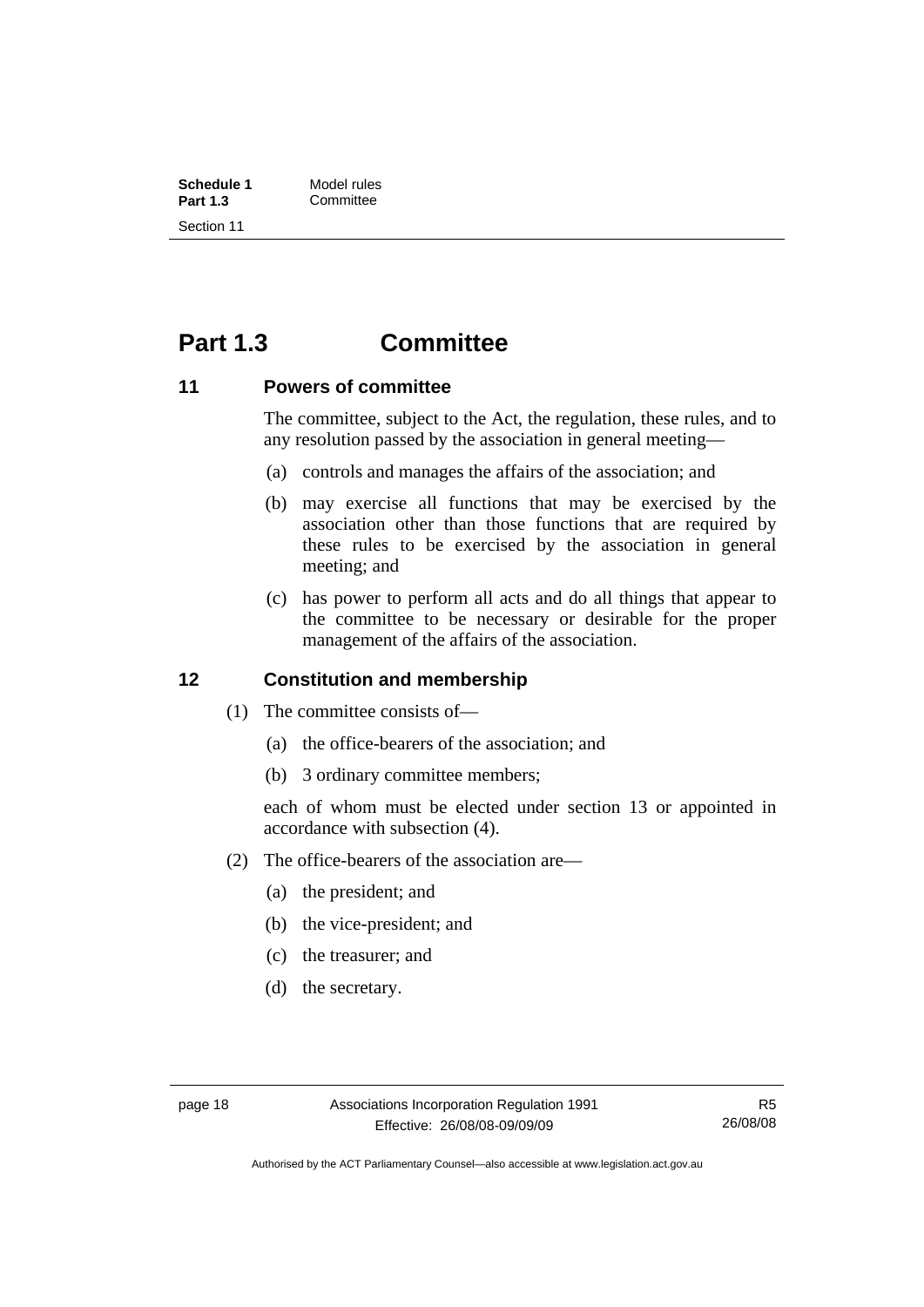<span id="page-24-0"></span>

| Model rules<br>Committee | Schedule 1<br><b>Part 1.3</b> |
|--------------------------|-------------------------------|
|                          | Section 13                    |

- (3) Each member of the committee holds office, subject to these rules, until the conclusion of the annual general meeting following the date of the member's election, but is eligible for re-election.
- (4) If there is a vacancy in the membership of the committee, the committee may appoint a member of the association to fill the vacancy and the member so appointed holds office, subject to these rules, until the conclusion of the next annual general meeting after the date of the appointment.

### **13 Election of committee members**

- (1) Nominations of candidates for election as office-bearers of the association or as ordinary committee members—
	- (a) must be made in writing, signed by 2 members of the association and accompanied by the written consent of the candidate (which may be endorsed on the nomination form); and
	- (b) must be given to the secretary of the association not less than 7 days before the date fixed for the annual general meeting at which the election is to take place.
- (2) If insufficient nominations are received to fill all vacancies on the committee, the candidates nominated are taken to be elected and further nominations may be received at the annual general meeting.
- (3) If insufficient further nominations are received, any vacant positions remaining on the committee are taken to be vacancies.
- (4) If the number of nominations received is equal to the number of vacancies to be filled, the people nominated are taken to be elected.
- (5) If the number of nominations received exceeds the number of vacancies to be filled, a ballot must be held.
- (6) The ballot for the election of office-bearers and ordinary committee members must be conducted at the annual general meeting in the way the committee may direct.

page 19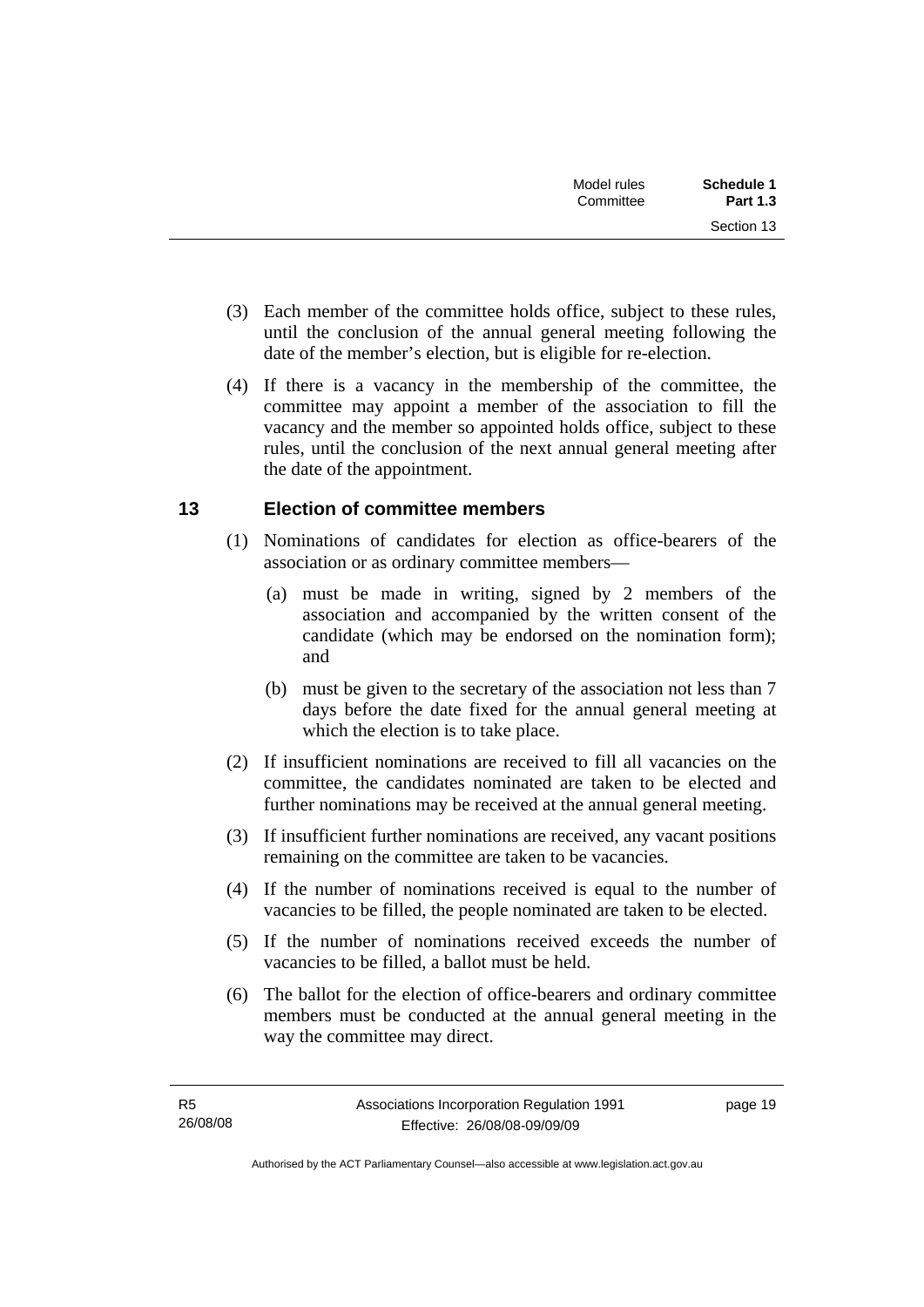<span id="page-25-0"></span>

| Schedule 1      | Model rules |
|-----------------|-------------|
| <b>Part 1.3</b> | Committee   |
| Section 14      |             |

 (7) A person is not eligible to simultaneously hold more than 1 position on the committee.

#### **14 Secretary**

- (1) The secretary of the association must, as soon as practicable after being appointed as secretary, notify the association of his or her address.
- (2) The secretary must keep minutes of—
	- (a) all elections and appointments of office-bearers and ordinary committee members; and
	- (b) the names of members of the committee present at a committee meeting or a general meeting; and
	- (c) all proceedings at committee meetings and general meetings.
- (3) Minutes of proceedings at a meeting must be signed by the person presiding at the meeting or by the person presiding at the next succeeding meeting.

#### **15 Treasurer**

- (1) The treasurer of the association must—
	- (a) collect and receive all amounts owing to the association and make all payments authorised by the association; and
	- (b) keep correct accounts and books showing the financial affairs of the association with full details of all receipts and expenditure connected with the activities of the association.

#### **16 Vacancies**

- (1) For these rules, a vacancy in the office of a member of the committee happens if the member—
	- (a) dies; or
	- (b) ceases to be a member of the association; or

R5 26/08/08

Authorised by the ACT Parliamentary Counsel—also accessible at www.legislation.act.gov.au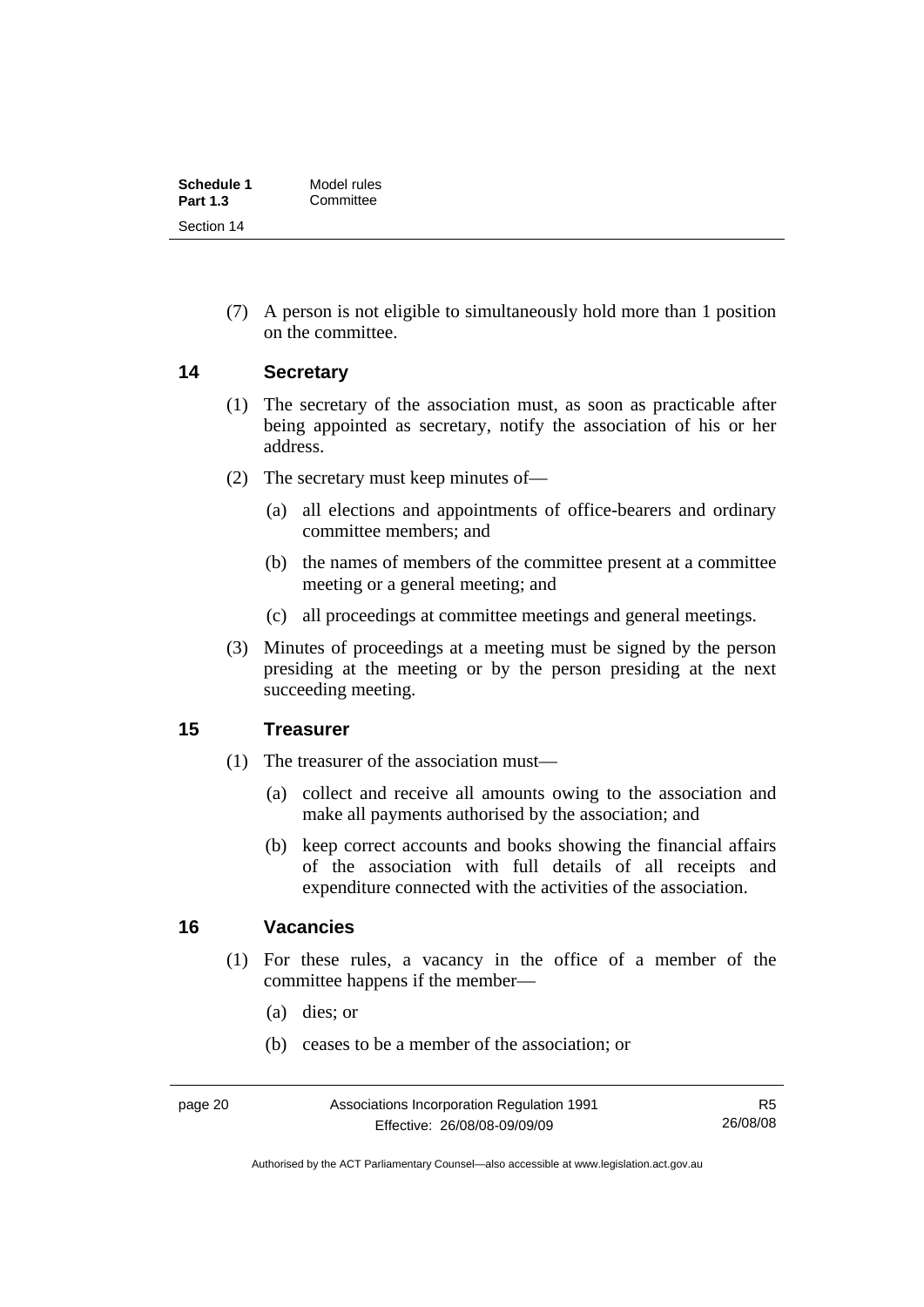Section 17

- <span id="page-26-0"></span>(c) resigns the office; or
- (d) is removed from office under section 17 (Removal of committee members); or
- (e) becomes an insolvent under administration within the meaning of the Corporations Act; or
- (f) suffers from mental or physical incapacity; or
- (g) is disqualified from office under the Act, section 63 (1); or
- (h) is absent without the consent of the committee from all meetings of the committee held during a period of 6 months.

#### **17 Removal of committee members**

The association in general meeting may by resolution, subject to the Act, section 50, remove any member of the committee from the office of member of the committee before the end of the member's term of office.

#### **18 Committee meetings and quorum**

- (1) The committee must meet at least 3 times in each calendar year at the place and time that the committee may decide.
- (2) Additional meetings of the committee may be called by any member of the committee.
- (3) Oral or written notice of a meeting of the committee must be given by the secretary to each member of the committee at least 48 hours (or any other period that may be unanimously agreed on by the members of the committee) before the time appointed for the holding of the meeting.
- (4) Notice of a meeting given under subsection (3) must specify the general nature of the business to be transacted at the meeting and no business other than that business may be transacted at the meeting, except business that the committee members present at the meeting unanimously agree to treat as urgent business.

page 21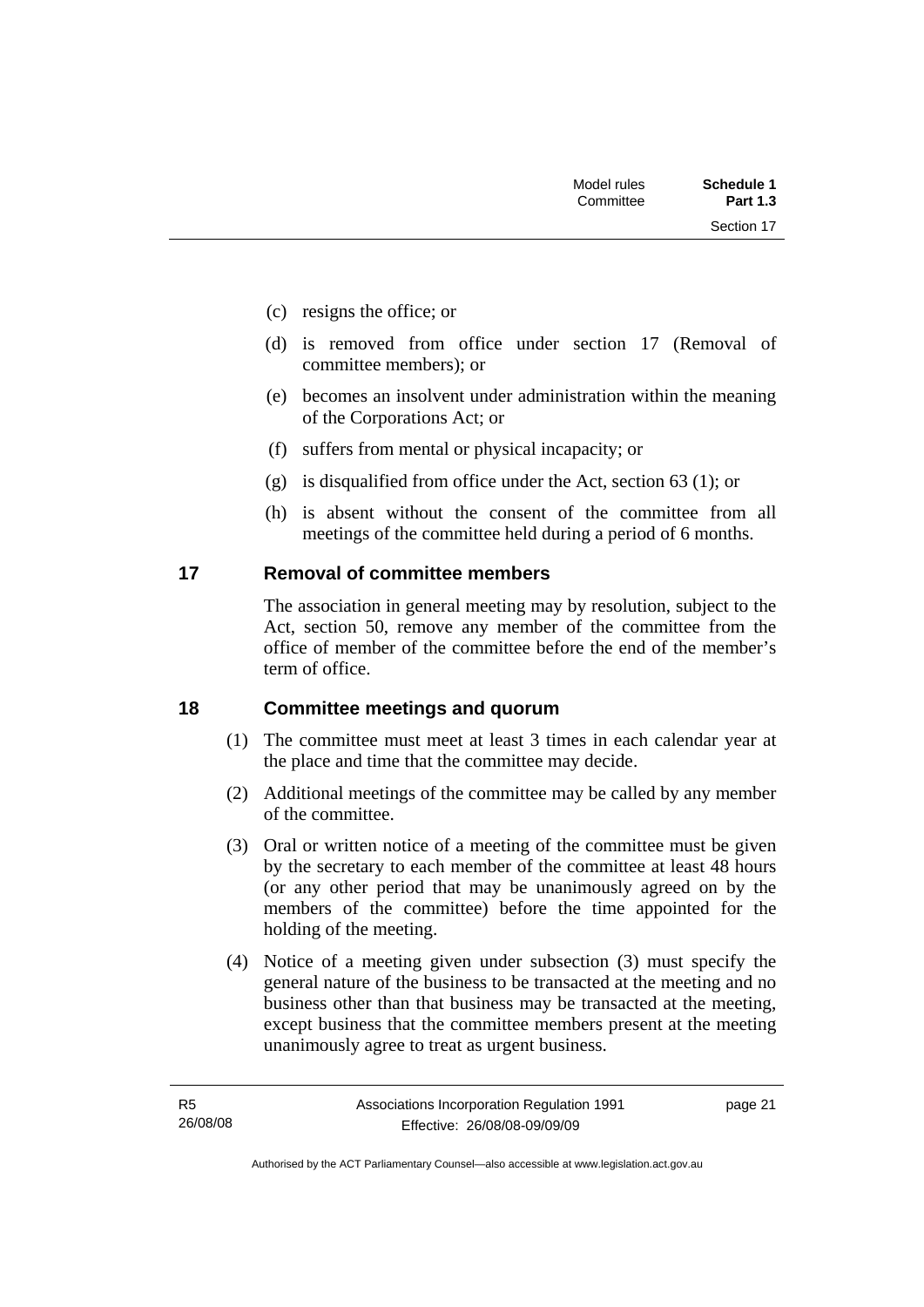<span id="page-27-0"></span>

| Schedule 1      | Model rules |
|-----------------|-------------|
| <b>Part 1.3</b> | Committee   |
| Section 19      |             |

- (5) Any 3 members of the committee constitute a quorum for the transaction of the business of a meeting of the committee.
- (6) No business may be transacted by the committee unless a quorum is present and, if within half an hour after the time appointed for the meeting a quorum is not present, the meeting stands adjourned to the same place and at the same hour of the same day in the following week.
- (7) If at the adjourned meeting a quorum is not present within half an hour after the time appointed for the meeting, the meeting is dissolved.
- (8) At meetings of the committee—
	- (a) the president or, in the absence of the president, the vicepresident presides; or
	- (b) if the president and the vice-president are absent—1 of the remaining members of the committee may be chosen by the members present to preside.

### **19 Delegation by committee to subcommittee**

- (1) The committee may, in writing, delegate to 1 or more subcommittees (consisting of the member or members of the association that the committee considers appropriate) the exercise of the functions of the committee that are specified in the instrument, other than—
	- (a) this power of delegation; and
	- (b) a function that is a function imposed on the committee by the Act, by any other Territory law, or by resolution of the association in general meeting.
- (2) A function, the exercise of which has been delegated to a subcommittee under this section may, while the delegation remains unrevoked, be exercised from time to time by the subcommittee in accordance with the terms of the delegation.

Authorised by the ACT Parliamentary Counsel—also accessible at www.legislation.act.gov.au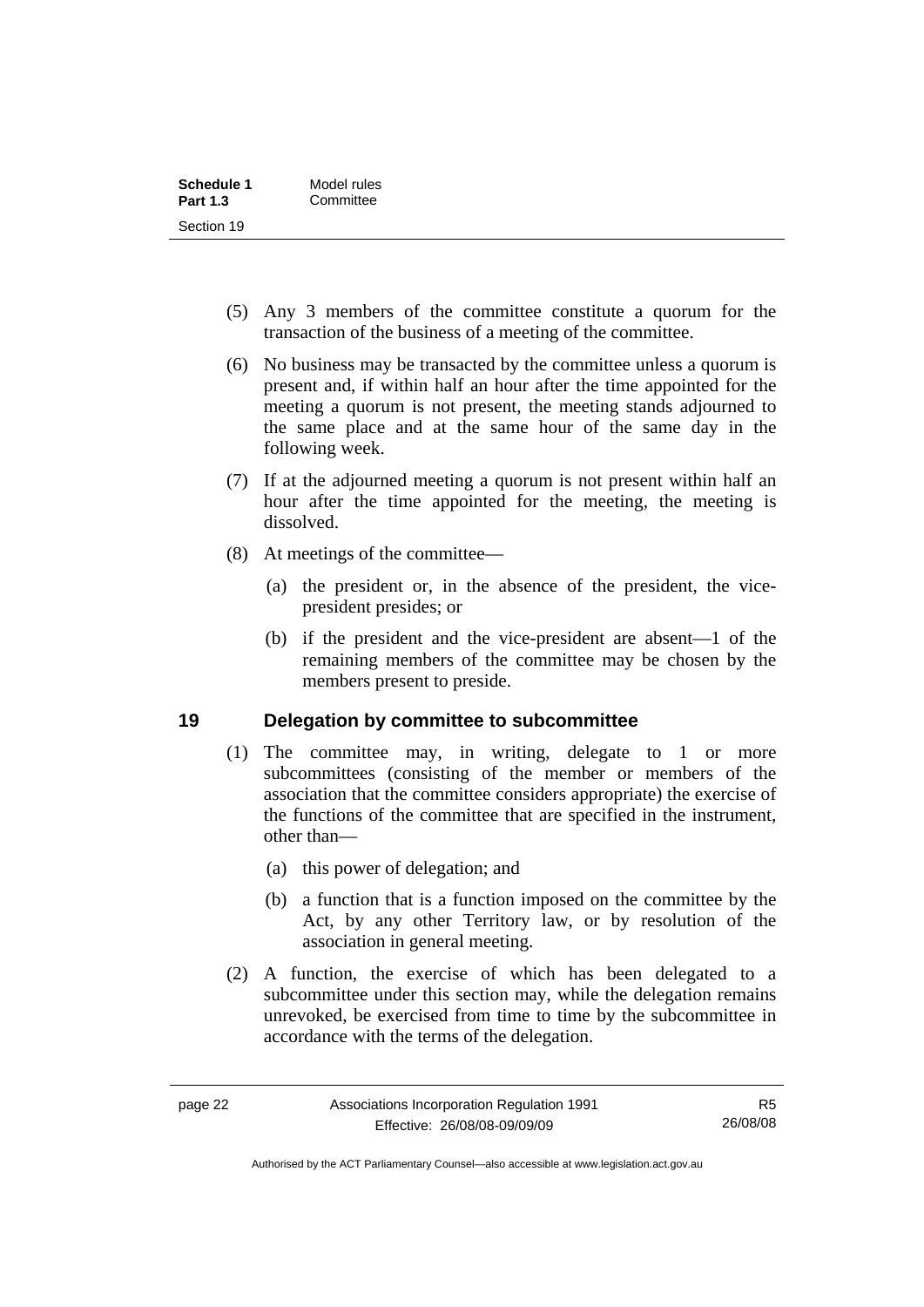| Schedule 1      | Model rules |
|-----------------|-------------|
| <b>Part 1.3</b> | Committee   |
| Section 20      |             |

- <span id="page-28-0"></span> (3) A delegation under this section may be made subject to any conditions or limitations about the exercise of any function, or about time or circumstances, that may be specified in the instrument of delegation.
- (4) Despite any delegation under this section, the committee may continue to exercise any function delegated.
- (5) Any act or thing done or suffered by a subcommittee acting in the exercise of a delegation under this section has the same force and effect as it would have if it had been done or suffered by the committee.
- (6) The committee may, in writing, revoke wholly or in part any delegation under this section.
- (7) A subcommittee may meet and adjourn as it considers appropriate.

### **20 Voting and decisions**

- (1) Questions arising at a meeting of the committee or of any subcommittee appointed by the committee are decided by a majority of the votes of members of the committee or subcommittee present at the meeting.
- (2) Each member present at a meeting of the committee or of any subcommittee appointed by the committee (including the person presiding at the meeting) is entitled to 1 vote but, if the votes on any question are equal, the person presiding may exercise a second or casting vote.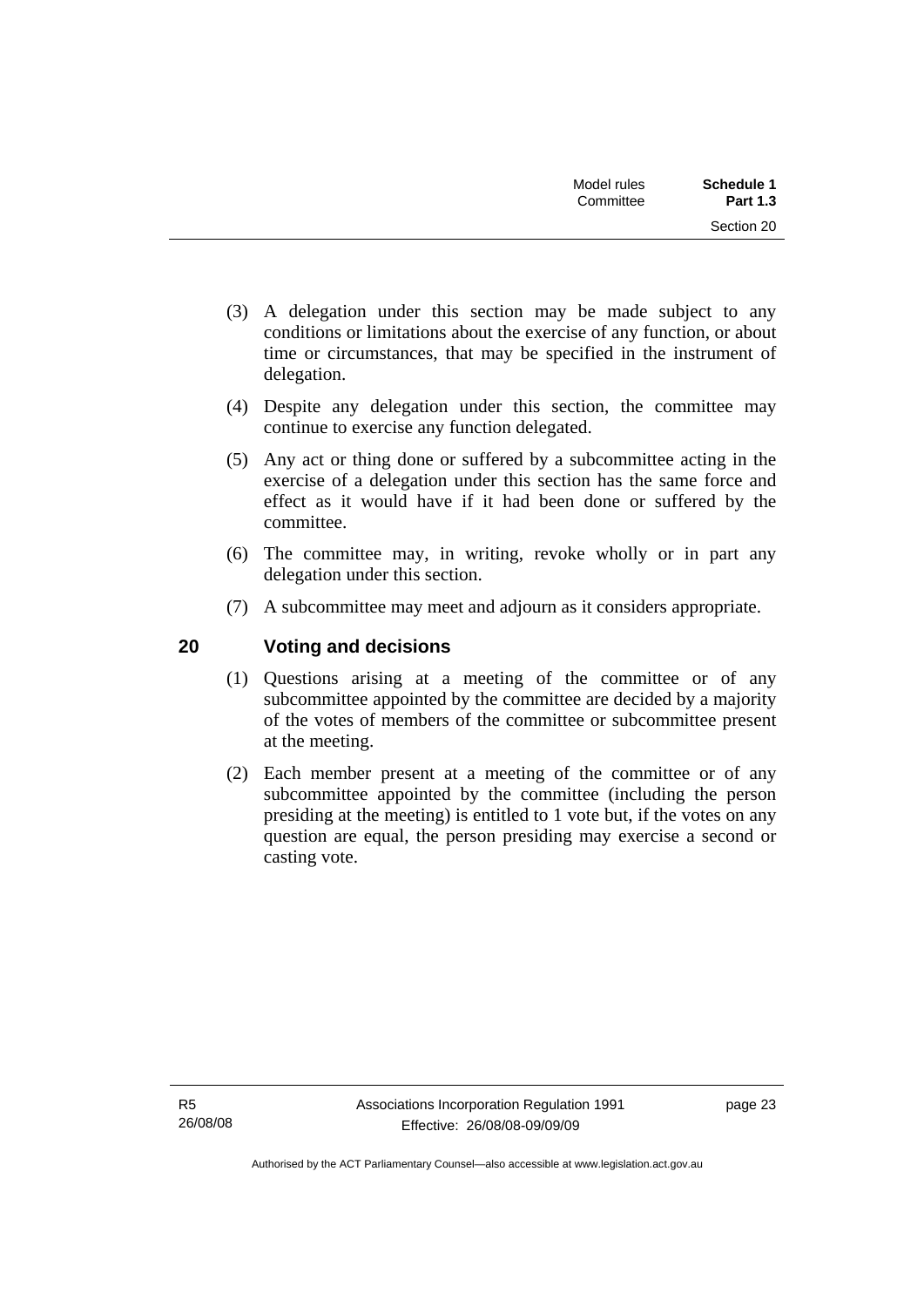# <span id="page-29-0"></span>**Part 1.4 General meetings**

#### **21 Annual general meetings—holding of**

- (1) With the exception of the first annual general meeting of the association, the association must, at least once in each calendar year and within 5 months after the end of each financial year of the association, call an annual general meeting of its members.
- (2) The association must hold its first annual general meeting—
	- (a) within 18 months after its incorporation under the Act; and
	- (b) within 5 months after the end of the first financial year of the association.
- (3) Subsections (1) and (2) have effect subject to the powers of the registrar-general under the Act, section 120 in relation to extensions of time.

#### **22 Annual general meetings—calling of and business at**

- (1) The annual general meeting of the association must, subject to the Act, be called on the date and at the place and time that the committee considers appropriate.
- (2) In addition to any other business that may be transacted at an annual general meeting, the business of an annual general meeting is—
	- (a) to confirm the minutes of the last annual general meeting and of any general meeting held since that meeting; and
	- (b) to receive from the committee reports on the activities of the association during the last financial year; and
	- (c) to elect members of the committee, including office-bearers; and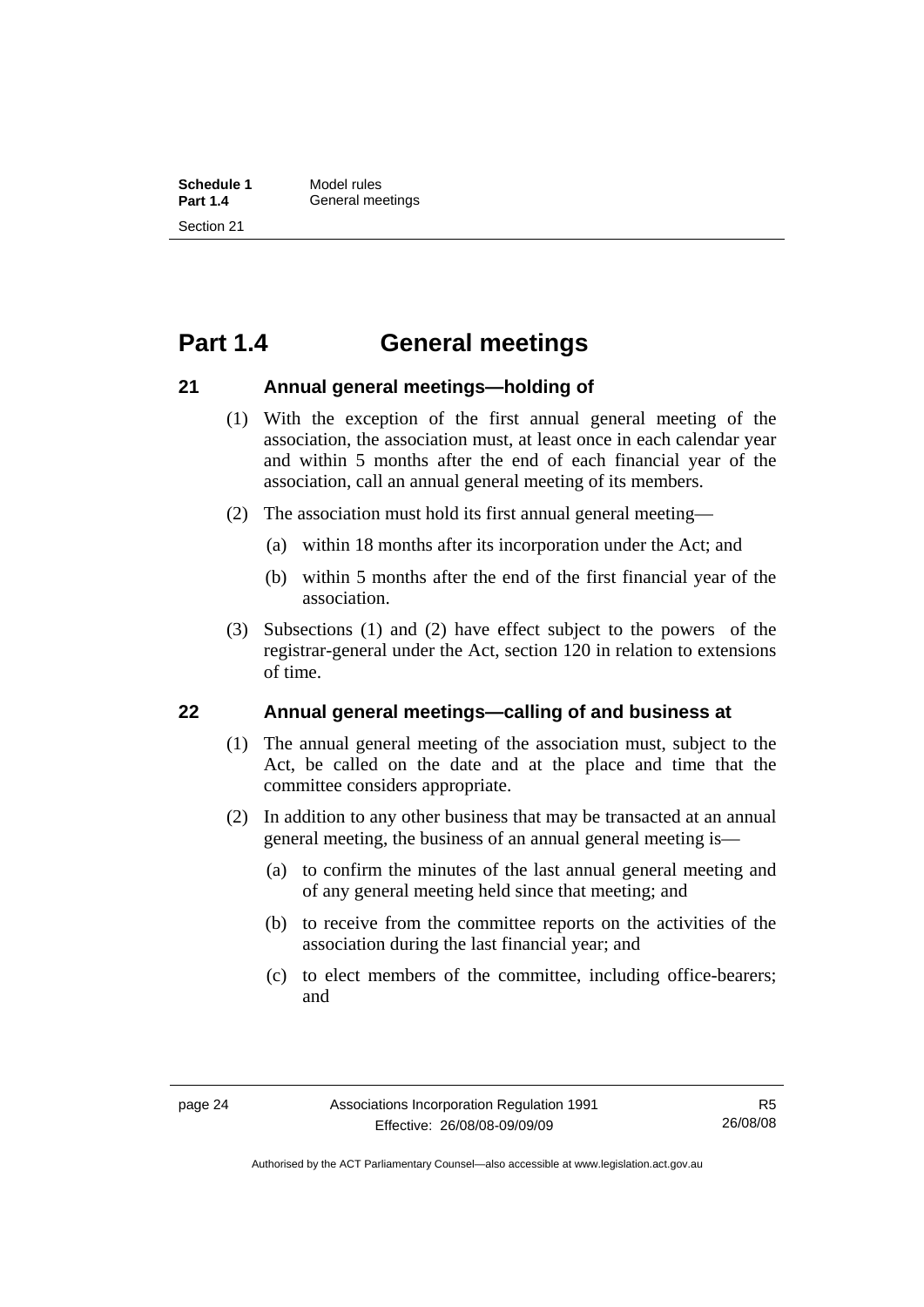- <span id="page-30-0"></span> (d) to receive and consider the statement of accounts and the reports that are required to be submitted to members under the Act, section 73 (1).
- (3) An annual general meeting must be specified as such in the notice calling it in accordance with section 24 (Notice).
- (4) An annual general meeting must be conducted in accordance with the provisions of this part.

### **23 General meetings—calling of**

- (1) The committee may, whenever it considers appropriate, call a general meeting of the association.
- (2) The committee must, on the requisition in writing of not less than 5% of the total number of members, call a general meeting of the association.
- (3) A requisition of members for a general meeting—
	- (a) must state the purpose or purposes of the meeting; and
	- (b) must be signed by the members making the requisition; and
	- (c) must be lodged with the secretary; and
	- (d) may consist of several documents in a similar form, each signed by 1 or more of the members making the requisition.
- (4) If the committee fails to call a general meeting within 1 month after the date when a requisition of members for the meeting is lodged with the secretary, any 1 or more of the members who made the requisition may call a general meeting to be held not later than 3 months after that date.
- (5) A general meeting called by a member or members mentioned in subsection (4) must be called as nearly as is practicable in the same way as general meetings are called by the committee and any member who thereby incurs expense is entitled to be reimbursed by the association for any reasonable expense so incurred.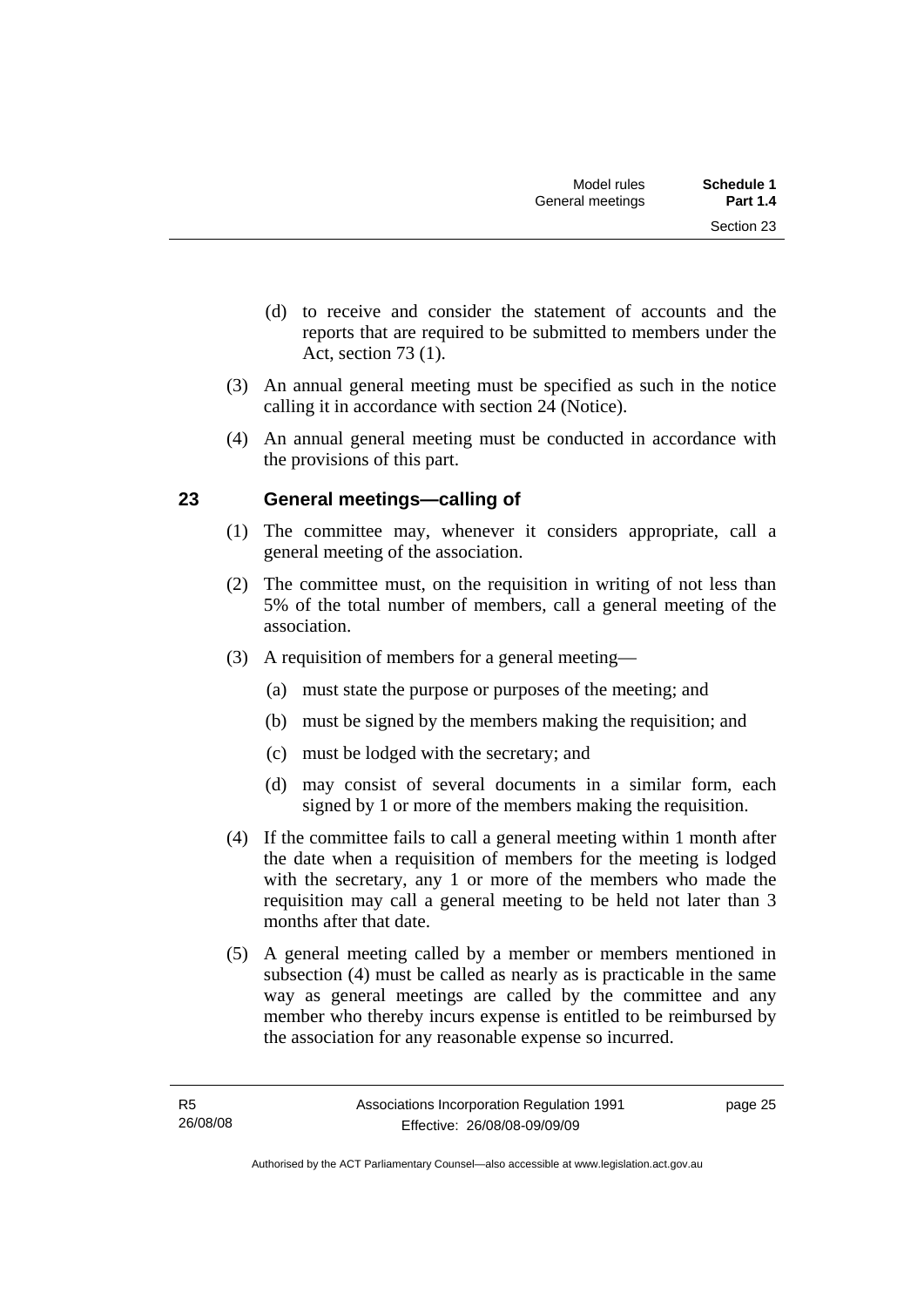#### <span id="page-31-0"></span>**24 Notice**

- (1) Except if the nature of the business proposed to be dealt with at a general meeting requires a special resolution of the association, the secretary must, at least 14 days before the date fixed for the holding of the general meeting, send by prepaid post to each member at the member's address appearing in the register of members, a notice specifying the place, date and time of the meeting and the nature of the business proposed to be transacted at the meeting.
- (2) If the nature of the business proposed to be dealt with at a general meeting requires a special resolution of the association, the secretary must, at least 21 days before the date fixed for the holding of the general meeting, send notice to each member in the way provided in subsection (1) specifying, in addition to the matter required under that subsection, the intention to propose the resolution as a special resolution.
- (3) No business other than that specified in the notice calling a general meeting may be transacted at the meeting except, for an annual general meeting, business that may be transacted under section 22 (2).
- (4) A member desiring to bring any business before a general meeting may give written notice of that business to the secretary who must include that business in the next notice calling a general meeting given after receipt of the notice from the member.

### **25 General meetings—procedure and quorum**

- (1) No item of business may be transacted at a general meeting unless a quorum of members entitled under these rules to vote is present during the time the meeting is considering that item.
- (2) Five members present in person (who are entitled under these rules to vote at a general meeting) constitute a quorum for the transaction of the business of a general meeting.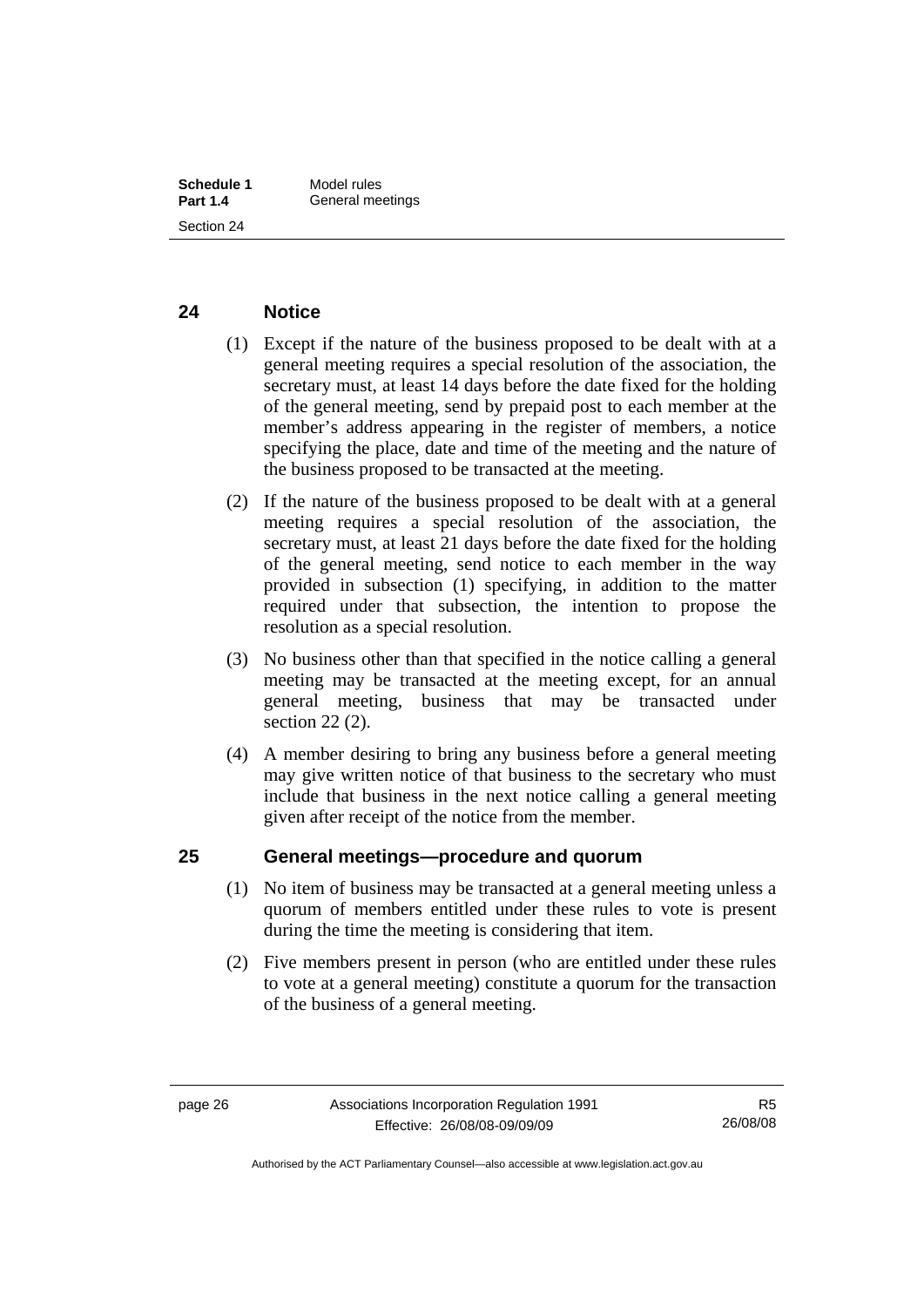- <span id="page-32-0"></span> (3) If within 30 minutes after the appointed time for the start of a general meeting a quorum is not present, the meeting if called on the requisition of members is dissolved and in any other case stands adjourned to the same day in the following week at the same time and (unless another place is specified at the time of adjournment by the person presiding at the meeting or communicated by written notice to members given before the day to which the meeting is adjourned) at the same place.
- (4) If at the adjourned meeting a quorum is not present within 30 minutes after the time appointed for the start of the meeting, the members present (being not less than 3) constitute a quorum.

### **26 Presiding member**

- (1) The president, or in the absence of the president, the vice-president, presides at each general meeting of the association.
- (2) If the president and the vice-president are absent from a general meeting, the members present must elect 1 of their number to preside at the meeting.

# **27 Adjournment**

- (1) The person presiding at a general meeting at which a quorum is present may, with the consent of the majority of members present at the meeting, adjourn the meeting from time to time and place to place, but no business may be transacted at an adjourned meeting other than the business left unfinished at the meeting at which the adjournment took place.
- (2) If a general meeting is adjourned for 14 days or more, the secretary must give written or oral notice of the adjourned meeting to each member of the association stating the place, date and time of the meeting and the nature of the business to be transacted at the meeting.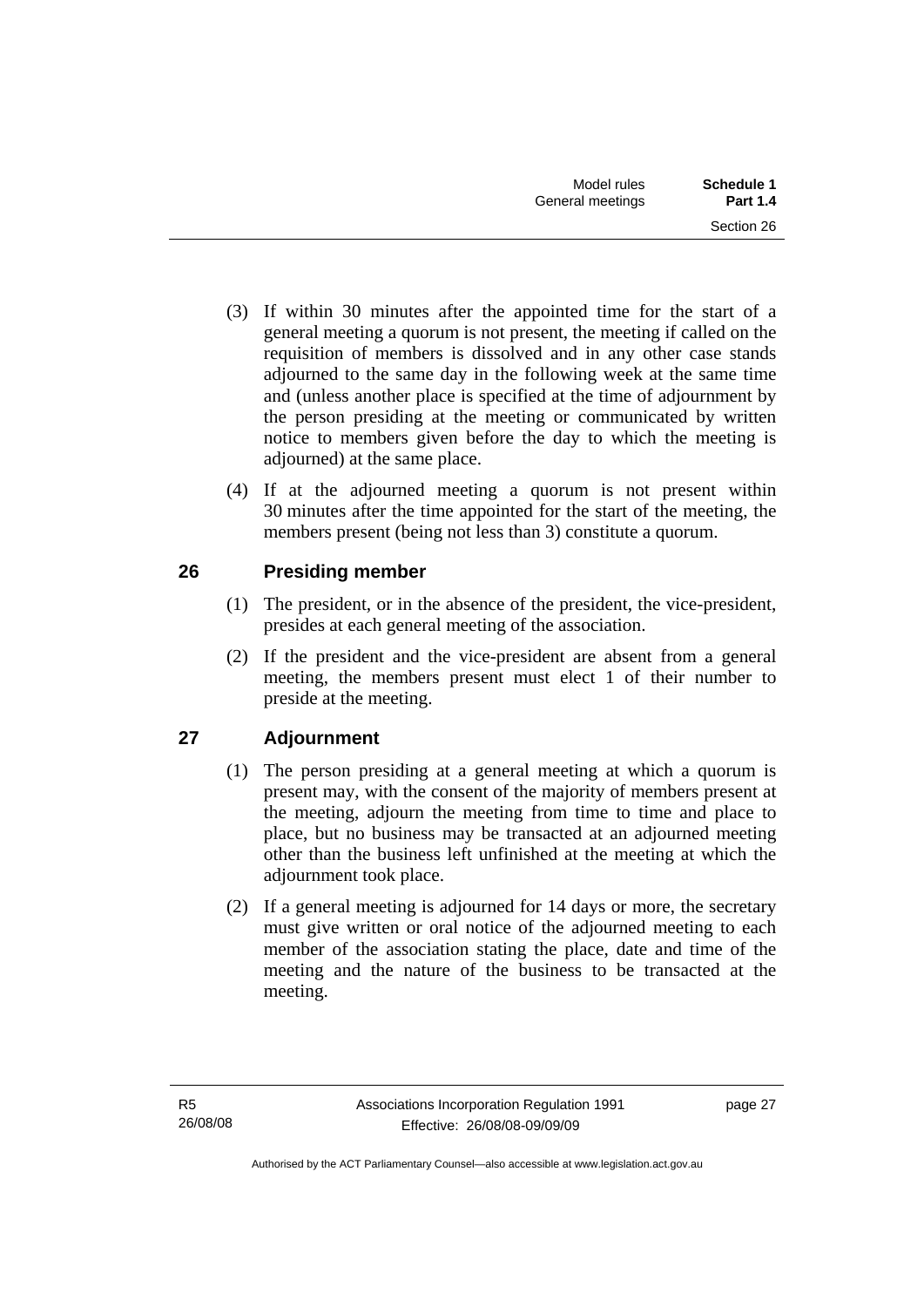<span id="page-33-0"></span>

| Schedule 1      | Model rules      |
|-----------------|------------------|
| <b>Part 1.4</b> | General meetings |
| Section 28      |                  |

 (3) Except as provided in subsections (1) and (2), notice of an adjournment of a general meeting or of the business to be transacted at an adjourned meeting is not required to be given.

#### **28 Making of decisions**

- (1) A question arising at a general meeting of the association is to be decided on a show of hands and, unless before or on the declaration of the show of hands a poll is demanded, a declaration by the person presiding that a resolution has, on a show of hands, been carried or carried unanimously or carried by a particular majority or lost, or an entry to that effect in the minute book of the association, is evidence of the fact without proof of the number or proportion of the votes recorded in favour of or against that resolution.
- (2) At a general meeting of the association, a poll may be demanded by the person presiding or by not less than 3 members present in person or by proxy at the meeting.
- (3) If the poll is demanded at a general meeting, the poll must be taken—
	- (a) immediately if the poll relates to the election of the person to preside at the meeting or to the question of an adjournment; or
	- (b) in any other case—in the way and at the time before the close of the meeting that the person presiding directs, and the resolution of the poll on the matter is taken to be the resolution of the meeting on that matter.

#### **29 Voting**

- (1) Subject to subsection (3), on any question arising at a general meeting of the association a member has 1 vote only.
- (2) All votes must be given personally or by proxy but no member may hold more than 5 proxies.
- (3) If the votes on a question at a general meeting are equal, the person presiding is entitled to exercise a second or casting vote.

Authorised by the ACT Parliamentary Counsel—also accessible at www.legislation.act.gov.au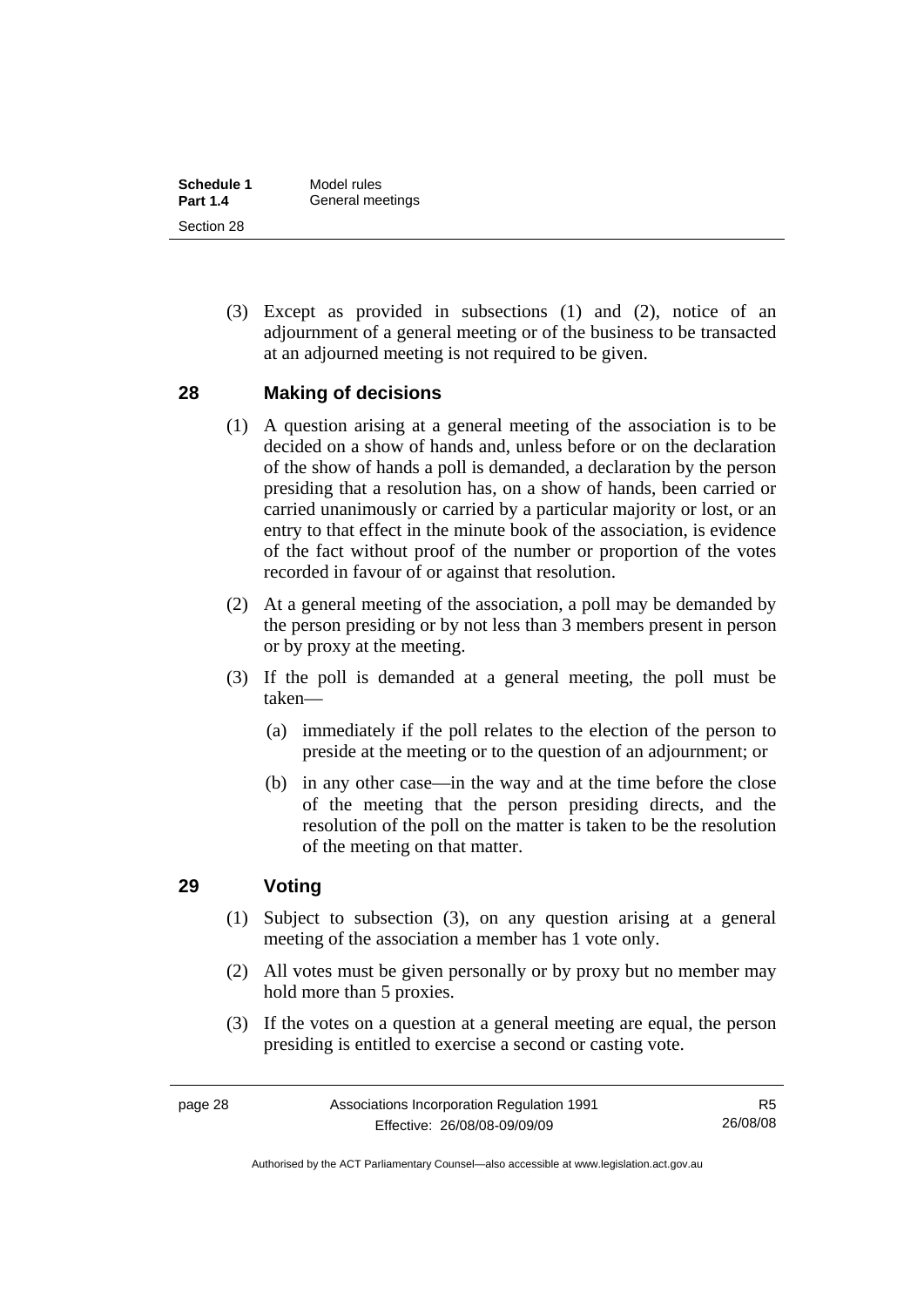<span id="page-34-0"></span> (4) A member or proxy is not entitled to vote at any general meeting of the association unless all money due and payable by the member or proxy to the association has been paid, other than the amount of the annual subscription payable for the then current year.

### **30 Appointment of proxies**

- (1) Each member is entitled to appoint another member as proxy by notice given to the secretary no later than 24 hours before the time of the meeting for which the proxy is appointed.
- (2) The notice appointing the proxy must be in the form set out in appendix 2.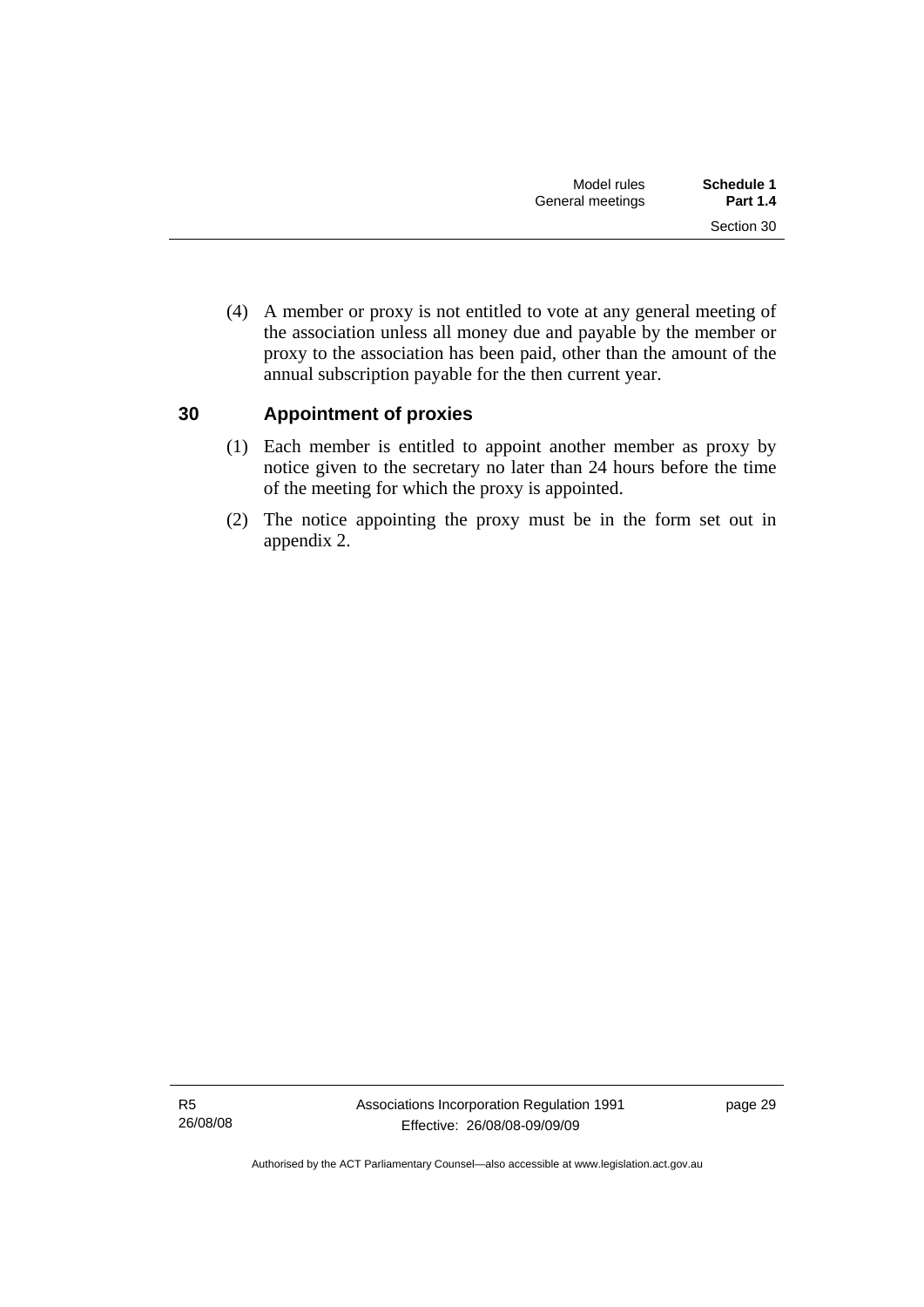# <span id="page-35-0"></span>**Part 1.5 Miscellaneous**

#### **31 Funds—source**

- (1) The funds of the association must be derived from entrance fees and annual subscriptions of members, donations and, subject to any resolution passed by the association in general meeting and subject to the Act, section 114, any other sources that the committee decides.
- (2) All money received by the association must be deposited as soon as practicable and without deduction to the credit of the association's bank account.
- (3) The association must, as soon as practicable after receiving any money, issue an appropriate receipt.

#### **32 Funds—management**

- (1) Subject to any resolution passed by the association in general meeting, the funds of the association must be used for the objects of the association in the way that the committee decides.
- (2) All cheques, drafts, bills of exchange, promissory notes and other negotiable instruments must be signed by any 2 members of the committee or employees of the association, being members of the committee or employees authorised to do so by the committee.

#### **33 Alteration of objects and rules**

Neither the objects of the association mentioned in the Act, section 29 nor these rules may be altered except in accordance with the Act.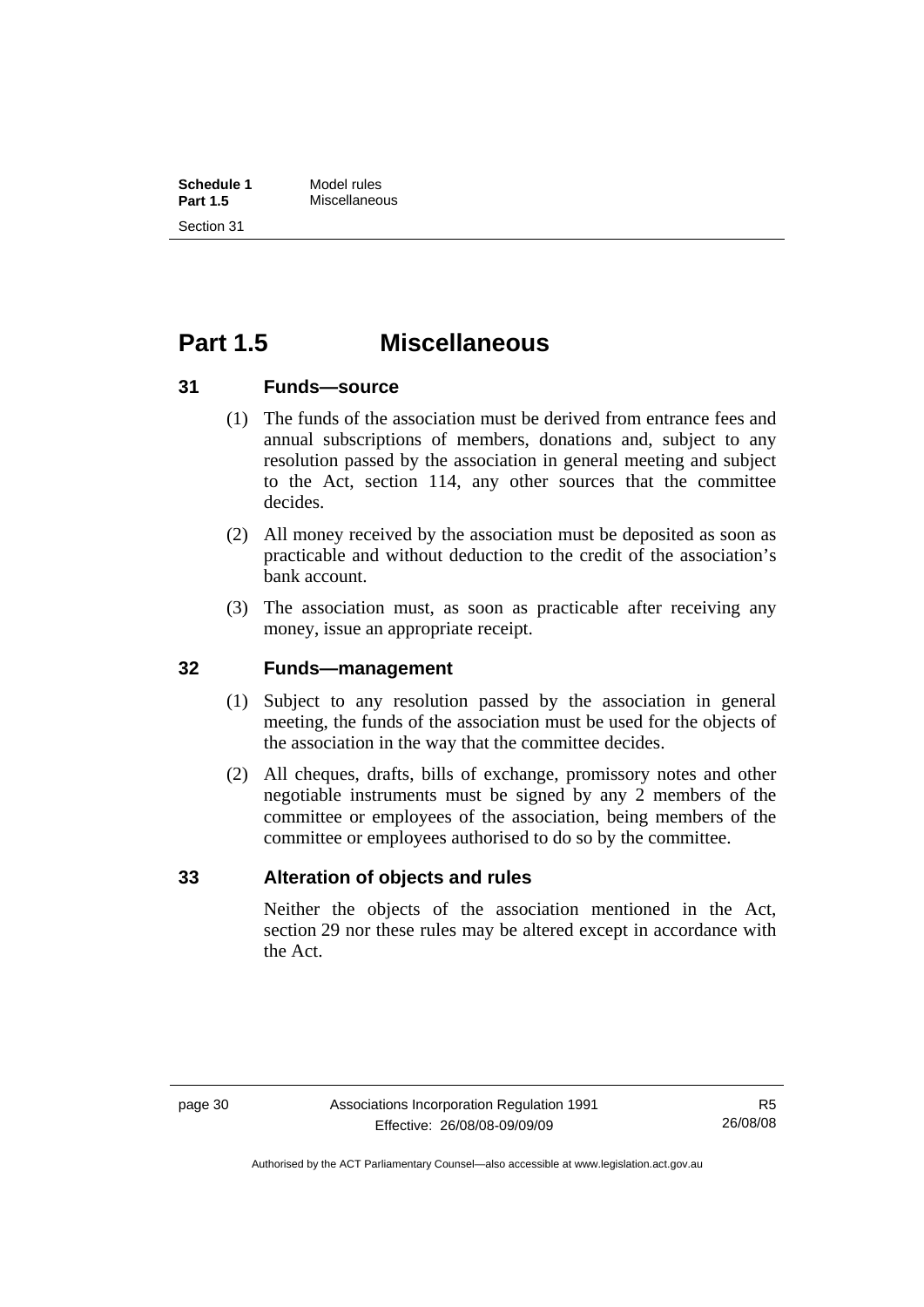Section 34

#### <span id="page-36-0"></span>**34 Common seal**

- (1) The common seal of the association must be kept in the custody of the secretary.
- (2) The common seal must not be attached to any instrument except by the authority of the committee and the attaching of the common seal must be attested by the signatures either of 2 members of the committee or of 1 member of the committee and of the secretary.

#### **35 Custody of books**

Subject to the Act, the regulation and these rules, the secretary must keep in his or her custody or under his or her control all records, books, and other documents relating to the association.

#### **36 Inspection of books**

The records, books and other documents of the association must be open to inspection at a place in the ACT, free of charge, by a member of the association at any reasonable hour.

### **37 Service of notice**

For these rules, the association may serve a notice on a member by sending it by post to the member at the member's address shown in the register of members.

*Note* For how documents may be served, see the Legislation Act, pt 19.5.

#### **38 Surplus property**

- (1) At the first general meeting of the association, the association must pass a special resolution nominating—
	- (a) another association for the Act, section 92 (1) (a); or
	- (b) a fund, authority or institution for the Act, section 92 (1) (b);

in which it is to vest its surplus property in the event of the dissolution or winding up of the association.

page 31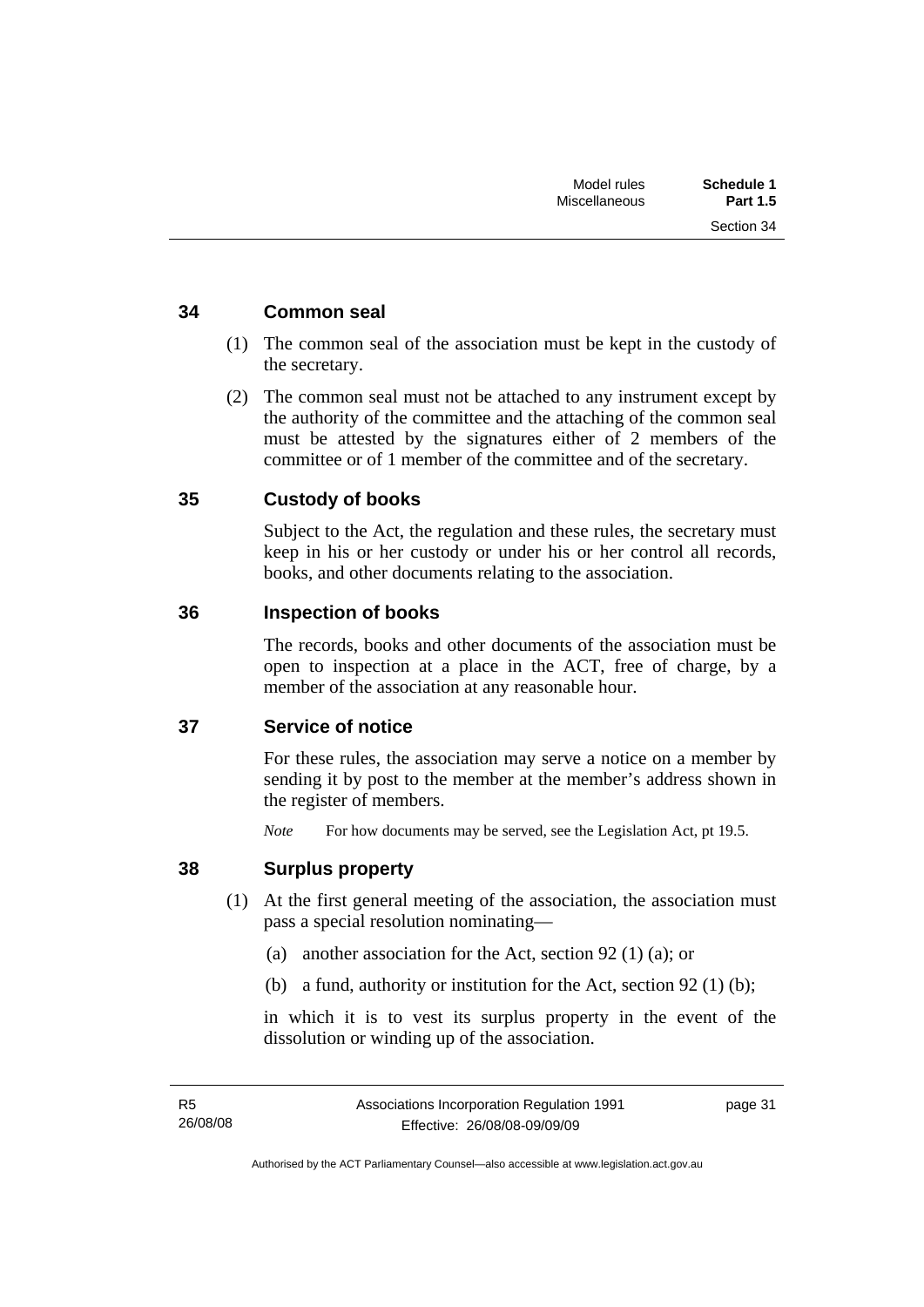| Schedule 1<br><b>Part 1.5</b> | Model rules<br>Miscellaneous |  |
|-------------------------------|------------------------------|--|
| Section 38                    |                              |  |

 (2) An association nominated under subsection (1) (a) must fulfil the requirements specified in the Act, section 92 (2).

page 32 Associations Incorporation Regulation 1991 Effective: 26/08/08-09/09/09

R5 26/08/08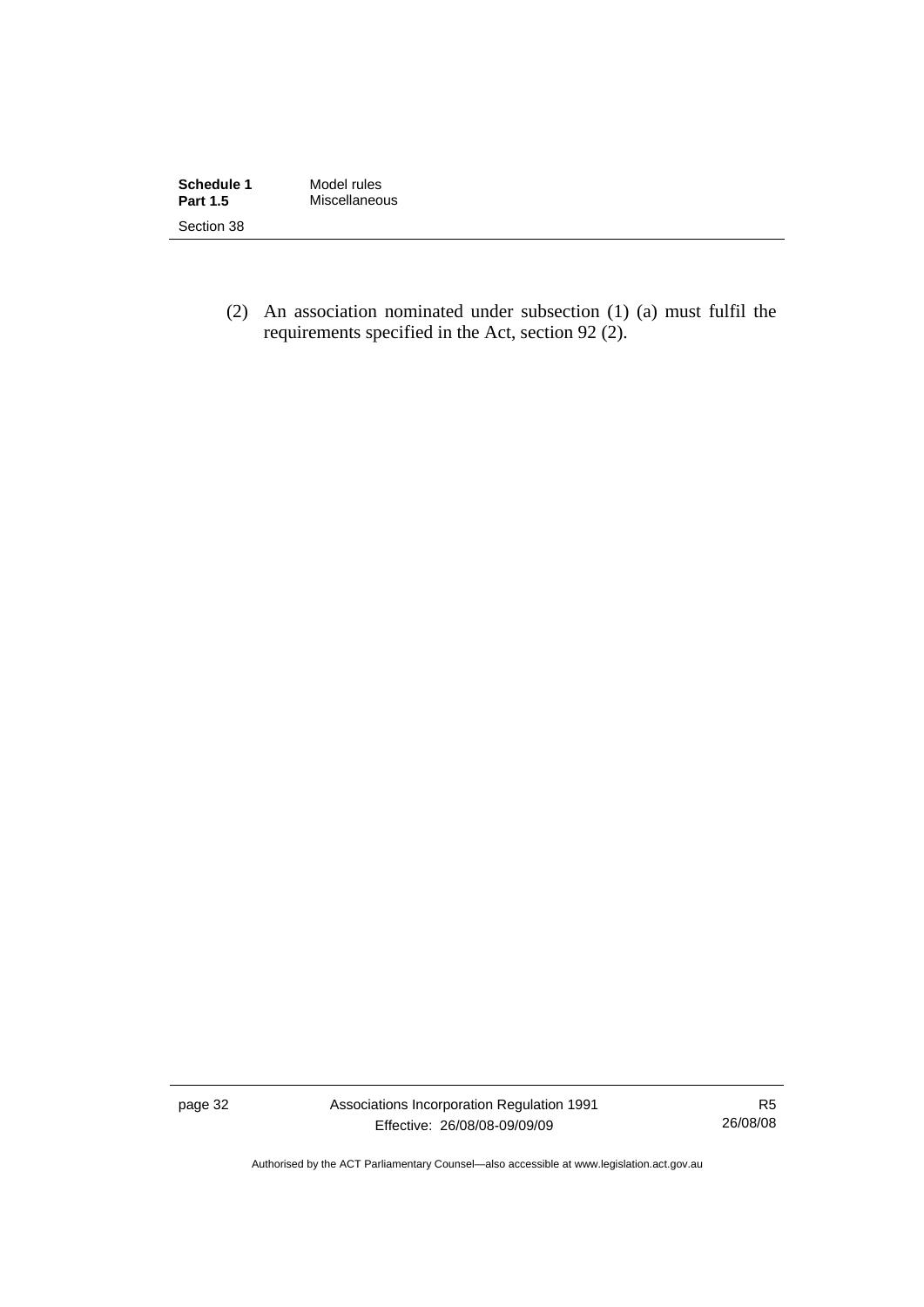# **Appendix 1**

| (see s $3(1)$ )                                                                                                                                             |
|-------------------------------------------------------------------------------------------------------------------------------------------------------------|
| Application for membership of association                                                                                                                   |
| Incorporated (incorporated under the Associations Incorporation Act 1991) I,                                                                                |
| (full name of applicant)                                                                                                                                    |
| (address)                                                                                                                                                   |
| ( <i>occupation</i> )                                                                                                                                       |
| a member of the incorporated association. If I am admitted as a member, I agree<br>to be bound by the rules of the association for the time being in force. |
| (Signature of applicant)                                                                                                                                    |
|                                                                                                                                                             |
| (full name)                                                                                                                                                 |
| a member of the association, nominate the applicant, who is personally known<br>to me, for the membership of the association.                               |
| (Signature of proposer)                                                                                                                                     |
|                                                                                                                                                             |
| (full name)                                                                                                                                                 |
| a member of the association, second the nomination of the applicant, who is<br>personally known to me, for membership of the association.                   |
| (Signature of seconder)                                                                                                                                     |
|                                                                                                                                                             |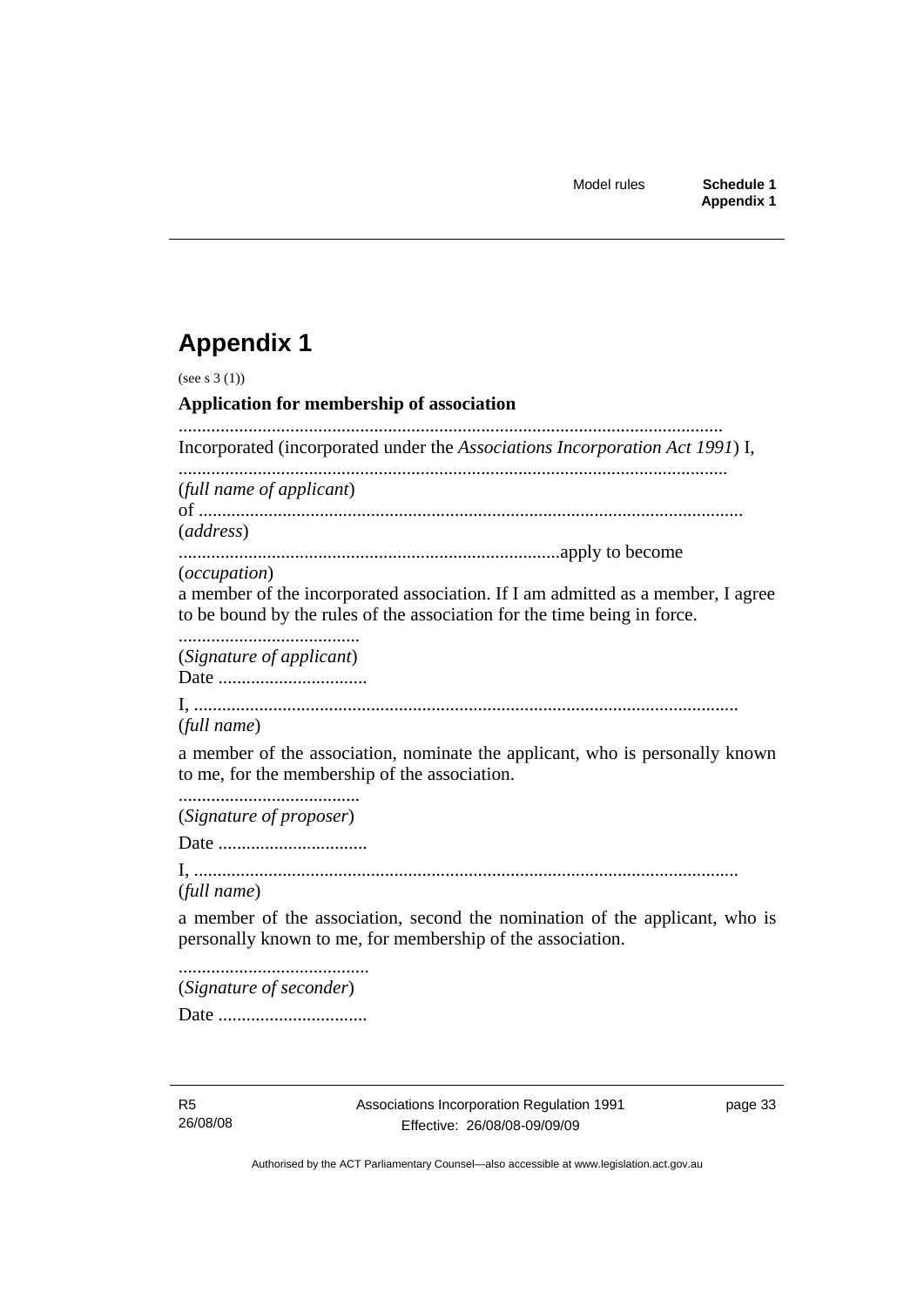**Schedule 1** Model rules **Appendix 2** 

# **Appendix 2**

| (see s $30(2)$ )                                                        |                                                                                                                                                                                                                           |
|-------------------------------------------------------------------------|---------------------------------------------------------------------------------------------------------------------------------------------------------------------------------------------------------------------------|
| Form of appointment of proxy                                            |                                                                                                                                                                                                                           |
| (full name)                                                             |                                                                                                                                                                                                                           |
|                                                                         |                                                                                                                                                                                                                           |
| (address)                                                               |                                                                                                                                                                                                                           |
| (name of incorporated association)                                      |                                                                                                                                                                                                                           |
| appoint                                                                 |                                                                                                                                                                                                                           |
| (full name of proxy)                                                    |                                                                                                                                                                                                                           |
|                                                                         |                                                                                                                                                                                                                           |
| (address)                                                               |                                                                                                                                                                                                                           |
|                                                                         | a member of that incorporated association, as my proxy to vote for me on my<br>behalf at the general meeting of the association (annual general meeting or<br>other general meeting, as the case may be) to be held<br>on |
| at any adjournment of that meeting.<br>the resolution (insert details). | *My proxy is authorised to vote in favour of/against (delete as appropriate)                                                                                                                                              |
| (Signature of member                                                    |                                                                                                                                                                                                                           |
| appointing proxy)                                                       |                                                                                                                                                                                                                           |
| (*To be inserted if desired.)<br>Date                                   |                                                                                                                                                                                                                           |
| Note                                                                    | A proxy vote may not be given to a person who is not a member of the<br>association.                                                                                                                                      |

Authorised by the ACT Parliamentary Counsel—also accessible at www.legislation.act.gov.au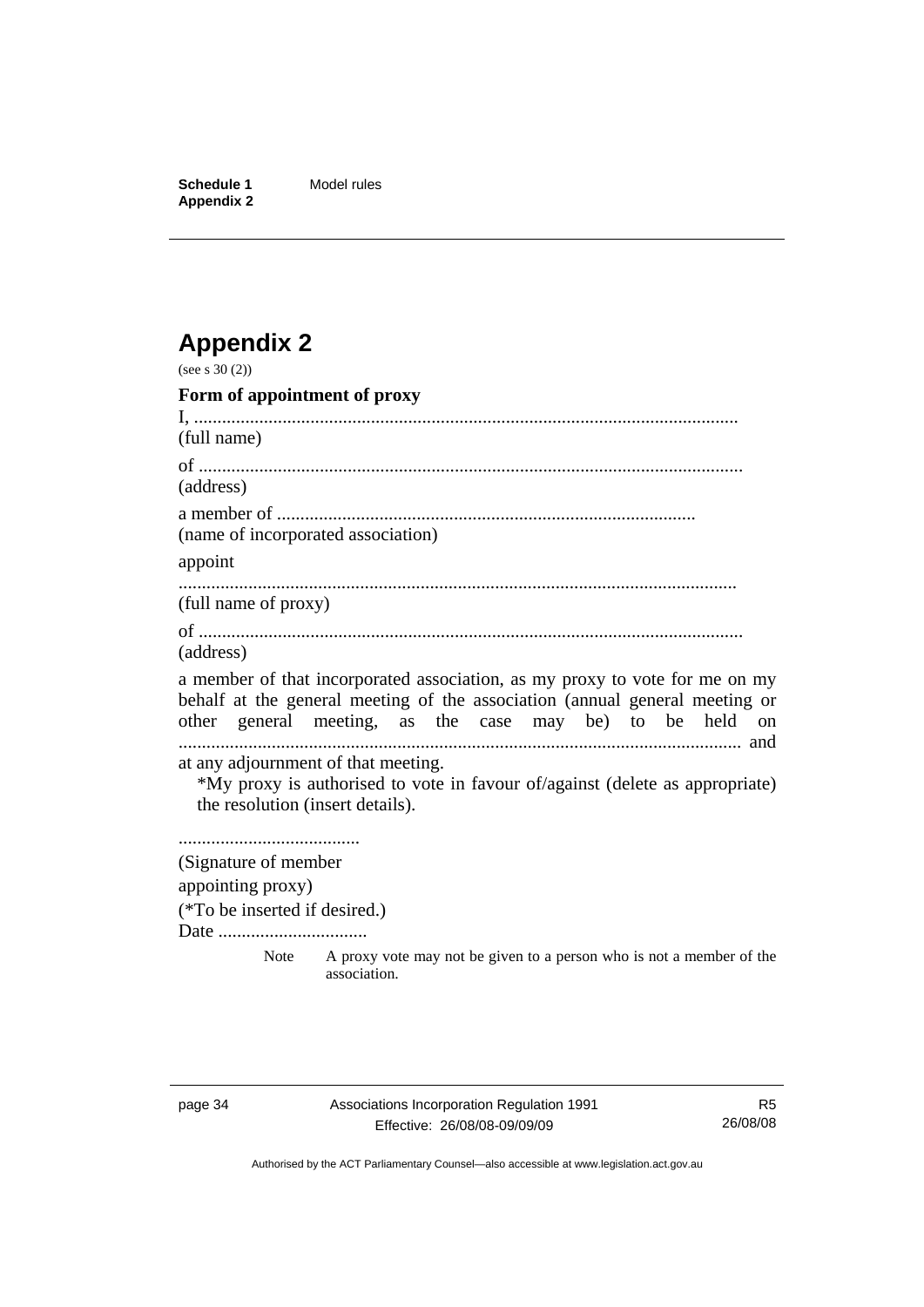### <span id="page-40-0"></span>**Endnotes**

#### **1 About the endnotes**

Amending and modifying laws are annotated in the legislation history and the amendment history. Current modifications are not included in the republished law but are set out in the endnotes.

Not all editorial amendments made under the *Legislation Act 2001*, part 11.3 are annotated in the amendment history. Full details of any amendments can be obtained from the Parliamentary Counsel's Office.

Uncommenced amending laws and expiries are listed in the legislation history and the amendment history. These details are underlined. Uncommenced provisions and amendments are not included in the republished law but are set out in the last endnote.

If all the provisions of the law have been renumbered, a table of renumbered provisions gives details of previous and current numbering.

The endnotes also include a table of earlier republications.

| $LRA =$ Legislation (Republication) Act 1996<br>$sub = substituted$<br>$mod = modified/modification$<br>SL = Subordinate Law<br>underlining = whole or part not commenced<br>$o = order$ |
|------------------------------------------------------------------------------------------------------------------------------------------------------------------------------------------|
| $om = omitted/repealed$<br>or to be expired                                                                                                                                              |

#### **2 Abbreviation key**

R5 26/08/08 Associations Incorporation Regulation 1991 Effective: 26/08/08-09/09/09

page 35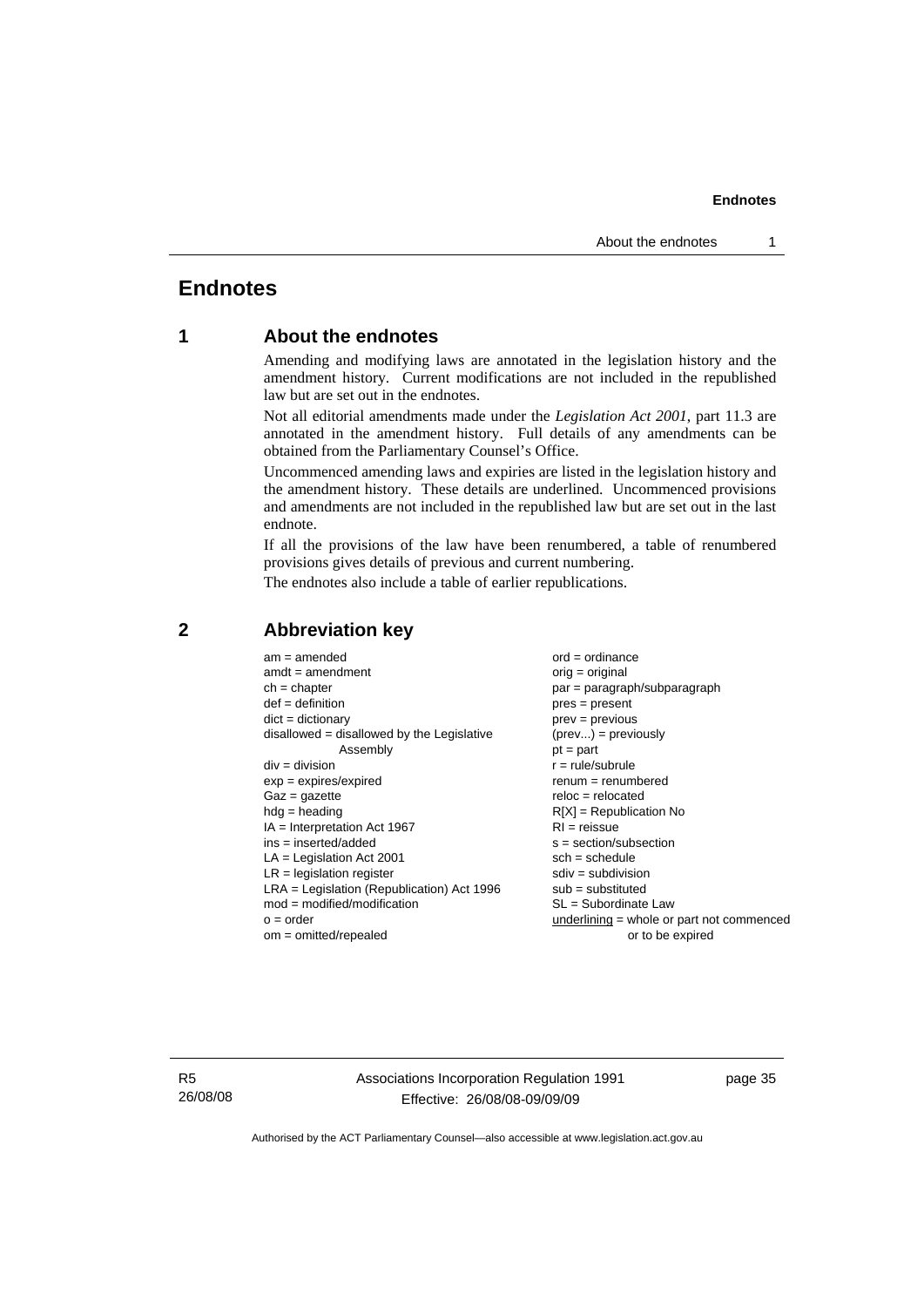<span id="page-41-0"></span>

| 3 | Legislation history |  |
|---|---------------------|--|
|---|---------------------|--|

#### **3 Legislation history**

This regulation was originally the *Associations Incorporation Regulation*. It was renamed under the *Legislation Act 2001*.

From 11 May 1989 to 12 September 2001, regulations commenced on their notification day unless otherwise stated (see *Subordinate Laws Act 1989* s 6).

#### **Associations Incorporations Regulation 1991 SL No 31**

notified 3 December 1991 (Gaz 1991 No S140) commenced 3 December 1991

as amended by

#### **Registrar-General (Consequential Provisions) Act 1993 No 64 sch 2**

notified 6 September 1993 (Gaz 1993 No S172) s 1, s 2 commenced 6 September 1993 (s 2 (1)) sch 2 commenced 1 October 1993 (see s 2 (2) and Gaz 1993 No S207)

#### **Legislation (Consequential Amendments) Act 2001 No 44 pt 25**

notified 26 July 2001 (Gaz 2001 No 30) s 1, s 2 commenced 26 July 2001 (IA s 10B) pt 25 commenced 12 September 2001 (s 2 and see Gaz 2001 No S65)

#### **Legislation Amendment Act 2002 No 11 pt 2.1**

notified LR 23 May 2002 s 1, s 2 commenced 23 May 2002 (LA s 75) pt 2.1 commenced 24 May 2002 (s 2 (1))

#### **Statute Law Amendment Act 2008 A2008-28 sch 3 pt 3.5**

notified LR 12 August 2008 s 1, s 2 commenced 12 August 2008 (LA s 75 (1)) sch 3 pt 3.5 commenced 26 August 2008 (s 2)

**4 Amendment history** 

#### **Name of regulation**

s 1 am R2 LA; R4 LA

- **Interpretation**
- s 2 om Act 2001 No 44 amdt 1.294

page 36 Associations Incorporation Regulation 1991 Effective: 26/08/08-09/09/09

R5 26/08/08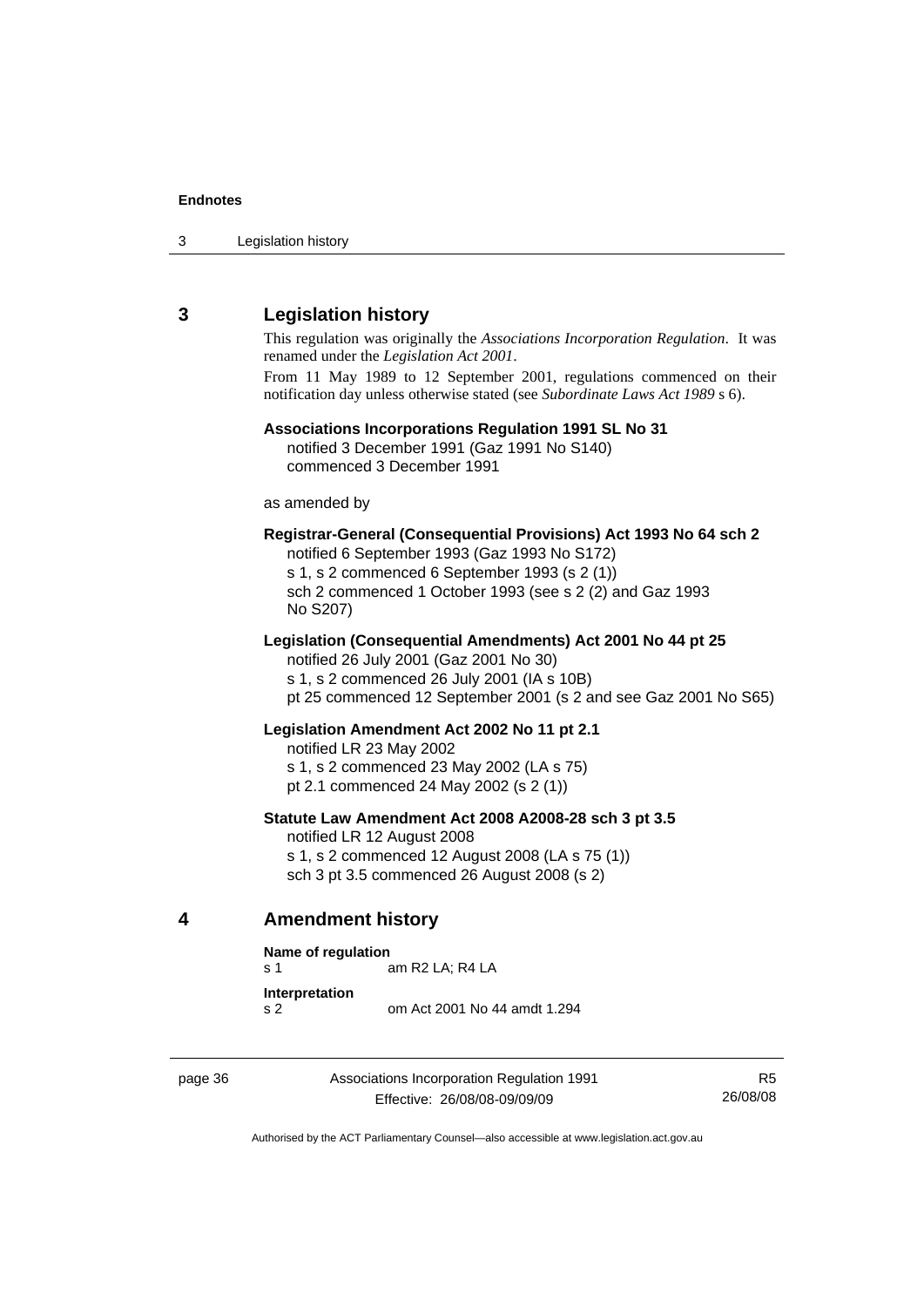| Particulars required by form<br>s <sub>3</sub>           | am Act 1993 No 64 sch 2                                              |
|----------------------------------------------------------|----------------------------------------------------------------------|
| s 4                                                      | <b>General requirements for documents</b><br>am Act 1993 No 64 sch 2 |
| <b>Signatures on documents</b><br>s 6                    | am Act 1993 No 64 sch 2                                              |
| Time for lodging documents<br>s 7                        | am Act 1993 No 64 sch 2                                              |
| <b>Model rules</b><br>sch 1 hdg<br>sch <sub>1</sub>      | (prev sch hdg) renum R2 LA<br>am Act 1993 No 64 sch 2                |
| Preliminary<br>pt $1.1$ hdg                              | (prev pt 1 hdg) renum R2 LA                                          |
| Definitions for model rules<br>s 1 hda<br>s <sub>1</sub> | sub Act 2002 No 11 amdt 2.1<br>am Act 2002 No 11 amdt 2.2, amdt 2.3  |
| <b>Application of Legislation Act 2001</b><br>s 1A       | ins Act 2002 No 11 amdt 2.3                                          |
| <b>Membership</b><br>pt $1.2$ hdg                        | (prev pt 2 hdg) renum R2 LA                                          |
| <b>Committee</b><br>pt 1.3 hdg                           | (prev pt 3 hdg) renum R2 LA                                          |
| <b>Voting and decisions</b><br>s 20                      | am A2008-28 amdt 3.30                                                |
| <b>General meetings</b><br>pt $1.4$ hdg                  | (prev pt 4 hdg) renum R2 LA                                          |
| <b>Miscellaneous</b><br>pt $1.5$ hdg                     | (prev pt 5 hdg) renum R2 LA                                          |
| Service of notice<br>s 37                                | sub A2008-28 amdt 3.31                                               |

R5 26/08/08 Associations Incorporation Regulation 1991 Effective: 26/08/08-09/09/09

page 37